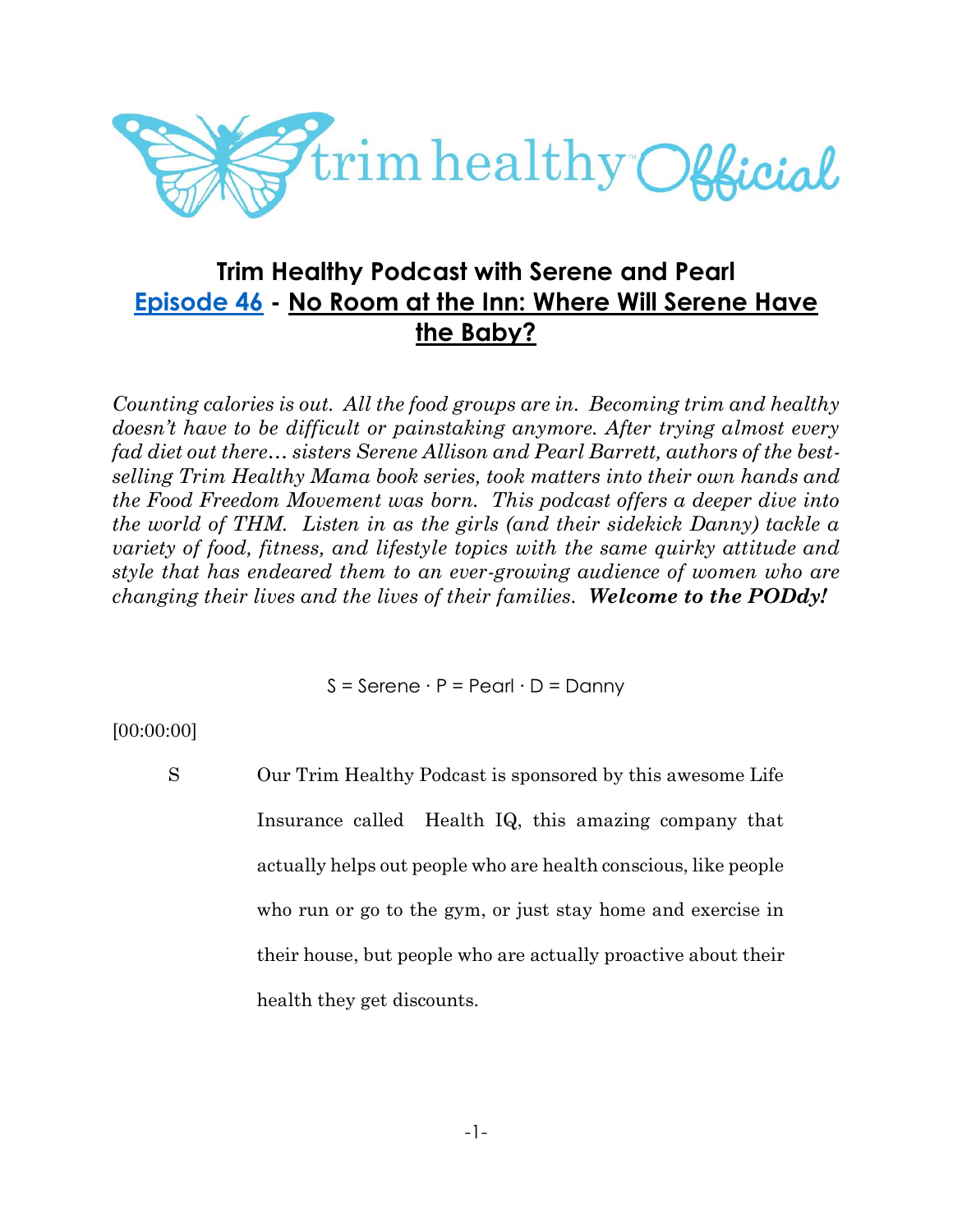P And with your diet too, if you are making smart blood sugar friendly choices, like you are you get a discount. So go to healthiq.com/trimhealthy to support the show and see if you qualify

# [00:00:32]

| S           | This is the PODdy with Serene                                              |
|-------------|----------------------------------------------------------------------------|
| $\mathbf P$ | And Pearl                                                                  |
| S           | Get it right P- O- D- D- Y.                                                |
| D           | And we're back with another Trim and Healthy PODdy podcast with            |
|             | Serene and Pearl and Danny.                                                |
| $\mathbf P$ | Man Plan Dan                                                               |
| D           | And Man Plan Dan and we're so glad that you've tuned in again.             |
| $\mathbf P$ | We're so glad he's hired.                                                  |
| D           | Yes, yes, I'm back                                                         |
| S           | Wearing an angelic white, like his wife knows how to keep those white      |
|             | shirts white, kind of, t-shirt.                                            |
| $\mathbf P$ | Who does the laundry in your house, Dan?                                   |
| D           | The whole family pitches in.                                               |
| $\mathbf P$ | Yes, my family too.                                                        |
| D           | I do, I know I do my part, I put them in the hamper.                       |
| S           | I don't know about the whole family pitches in, that shirt's too white. My |
|             | whole family pitches in and that's why I don't have a white shirt.         |

-2-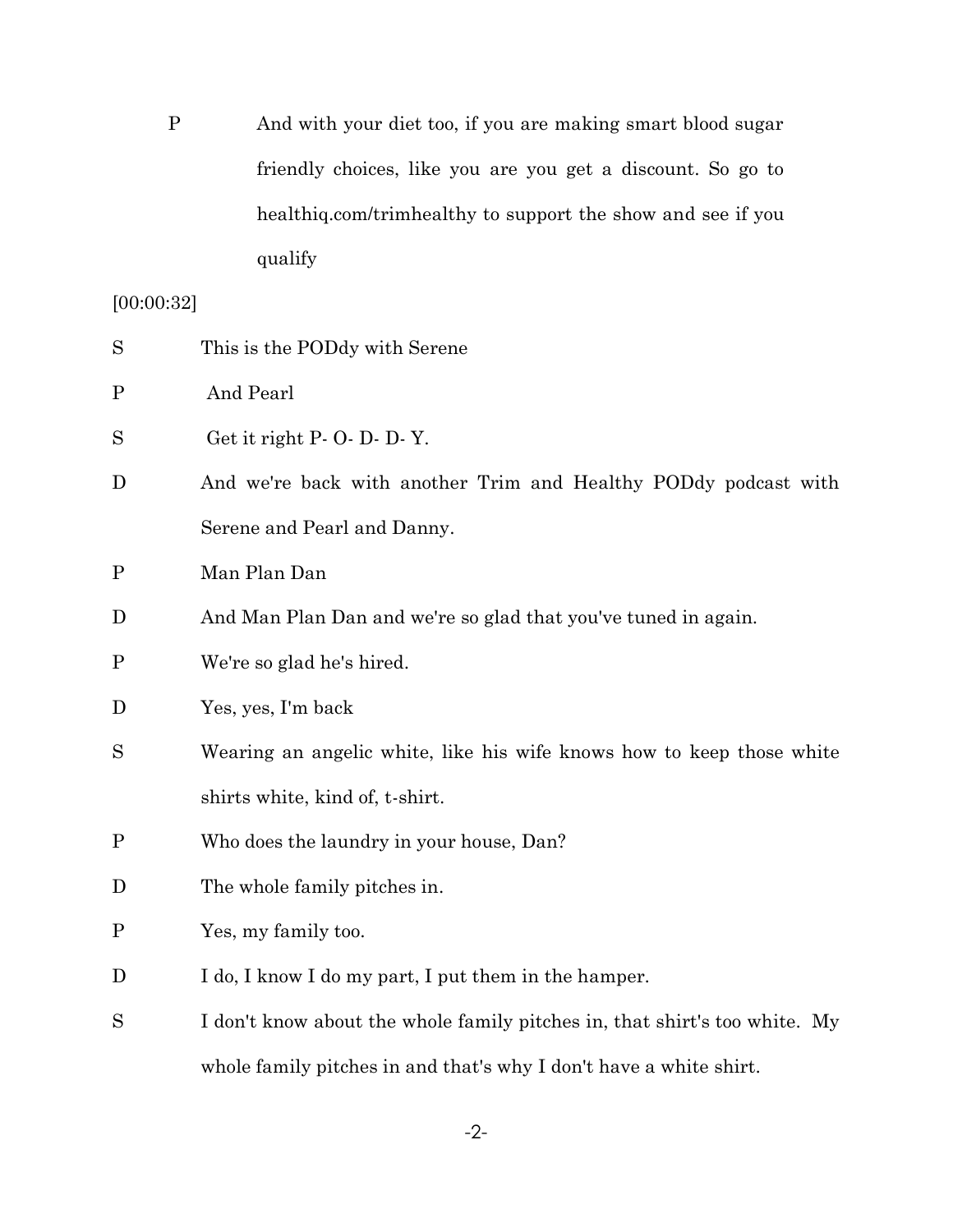| $\mathbf{P}$ | We all, we have communal family stuff too, so there is no sorting this,       |
|--------------|-------------------------------------------------------------------------------|
|              | there's no colored go with colored.                                           |
| D            | No, it's all cold.                                                            |
| $\mathbf P$  | No, we do the warm, trying to kill a few parasites, just a few, not much.     |
| D            | Is that what it's for?                                                        |
| $\mathbf P$  | Well, I feel like it kills germs, the hot, right.                             |
| D            | Well I've been doing it wrong.                                                |
| $\mathbf P$  | Underwear in cold, that's warm water Danny.                                   |
| S            | Warm wouldn't do it, hot would, but warm's going to do nothing but            |
|              | lukewarm the loogies, Pearl.                                                  |
| $\mathbf P$  | This podcast wasn't going to be about this.                                   |
| D            | Hang on, you said underwear in the cold doesn't quite do it, and that's, kind |
|              | of, a point I never even thought about that.                                  |
| $\mathbf{P}$ | Yes, I don't do underwear in cold, but hot costs a lot of money so I do warm  |
|              | and hope and pray for the best.                                               |
| D            | Well, it's no wonder I have such a                                            |
| S            | Why don't you just hand wash in the sink your little woolens, like I do?      |
| $\mathbf{P}$ | N <sub>0</sub>                                                                |
| D            | Your woolens                                                                  |
| [00:02:00]   |                                                                               |
| $\mathbf P$  | She only wears wool underwear.                                                |

D Oh that's right, you're a minimalist.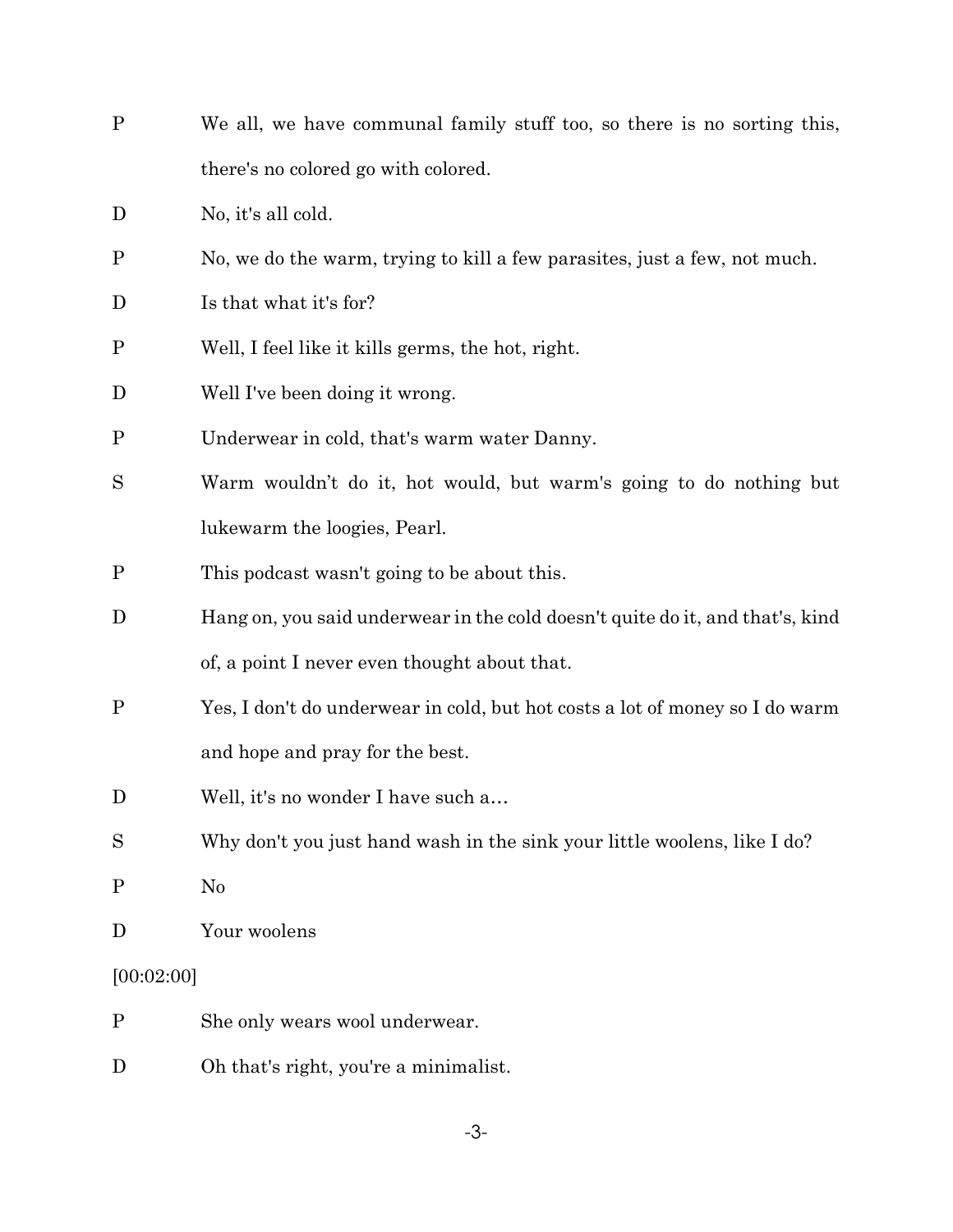S Thanks for telling the whole world. P It's a minimalist thing. Hey, but Danny, you know, who does do the laundry, all you do is throw it in the hamper? D Well, you know, my kids... P Because that's pathetic, by the way D Well, no I have four kids. P Oh right, yes, that's okay. S Yes, but those children didn't do that, your wife, she's obviously the... P Because we can't keep whites looking that white in our house. S No D This is shocking that you would even say that, because this might be a brand new shirt, that might be part of it. S I want to tell you, he lives in Springhill, which is, kind of, like... P A clean place S It's a clean place, it's a city. D It's pretty clean, yes. S It's not Hilltop. D Yes, that's part of it, yes, I'm not, like, rolling in the mud. P When you lived on the Hilltop here, were your t-shirts dirtier just generally? D Yes, I was, and at the time I was a full-on carpenter and I just, you know,

-4-

you know the grind.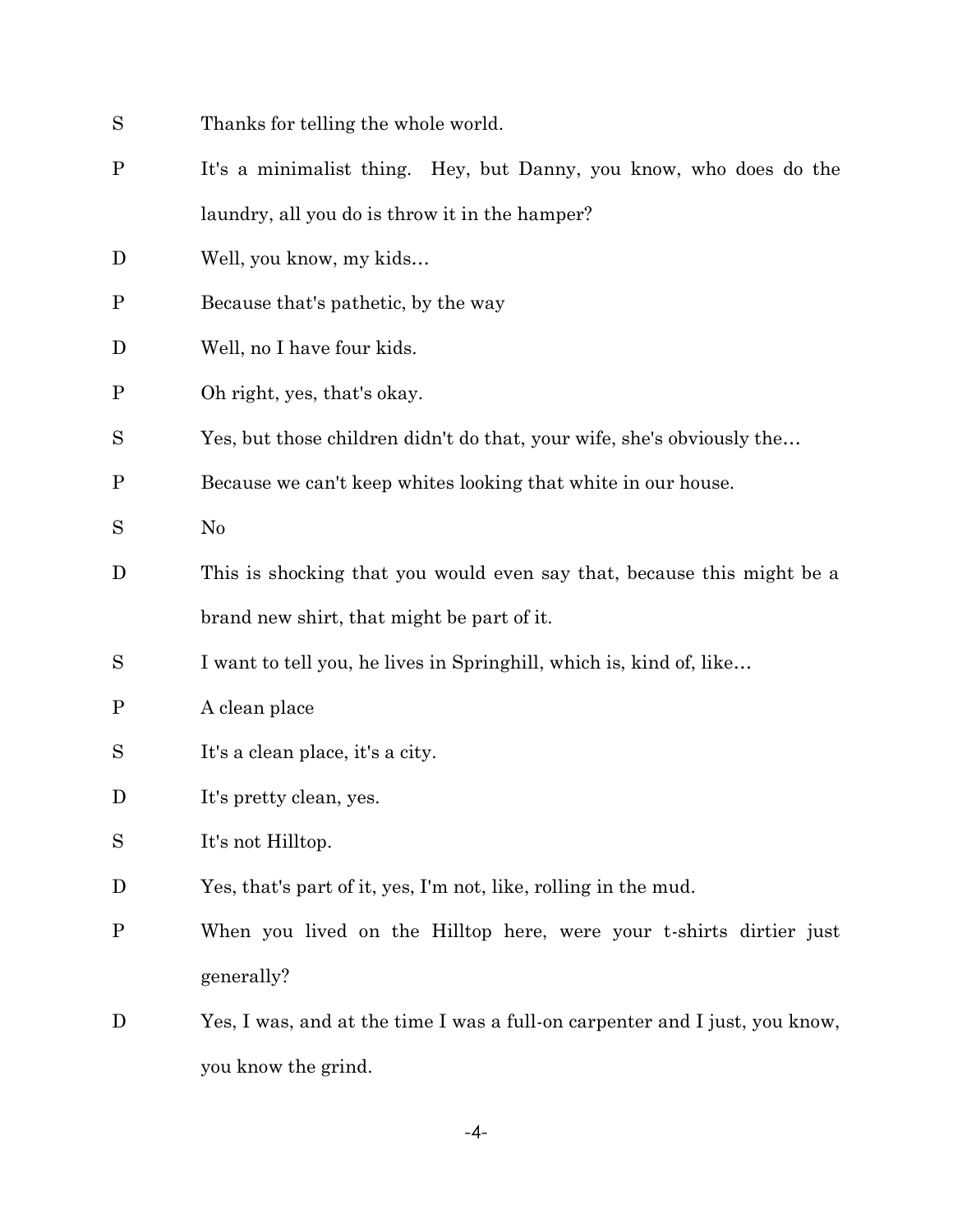- S We lived, you know, just growing up a big family, we were just, we loved people's handouts, grab bags, big huge black trash bags from people's houses of clothes they don't fit anymore, would be delivered and propped up on our door.
- P Yes, because you're a pastor's, growing up, pastor's kids as well, people in the church, they drop the bags off to the pastor's kids, a big family.

## [00:03:09]

- S So anyway, so once we were living on the Hilltop, right, anything white that you saw it got straight, immediately put into the rag bag, like, that's going to be cut up for kitchen rags, we didn't even try to go through the stress of keeping it white and wearing it.
- P No, because Hilltop, one day with white is brown
- S Yes
- P But let's get on to the real subject of today shall we. Serene is pepped up and Serene, this is all, Serene this is all about you today.

S Oh is it I don't even know what we're going to talk about.

P I want to discuss it, that's what you've been going through in the last couple of weeks. I feel like you're taking a stand, I feel like this relates to a lot of women and I feel like we're on the cusp of things having to change. And Serene you've been standing your ground, so I feel like we want to share what you've been going through in your pregnancy, I think to… I hate the, like, term to empower women, it's just so done.

-5-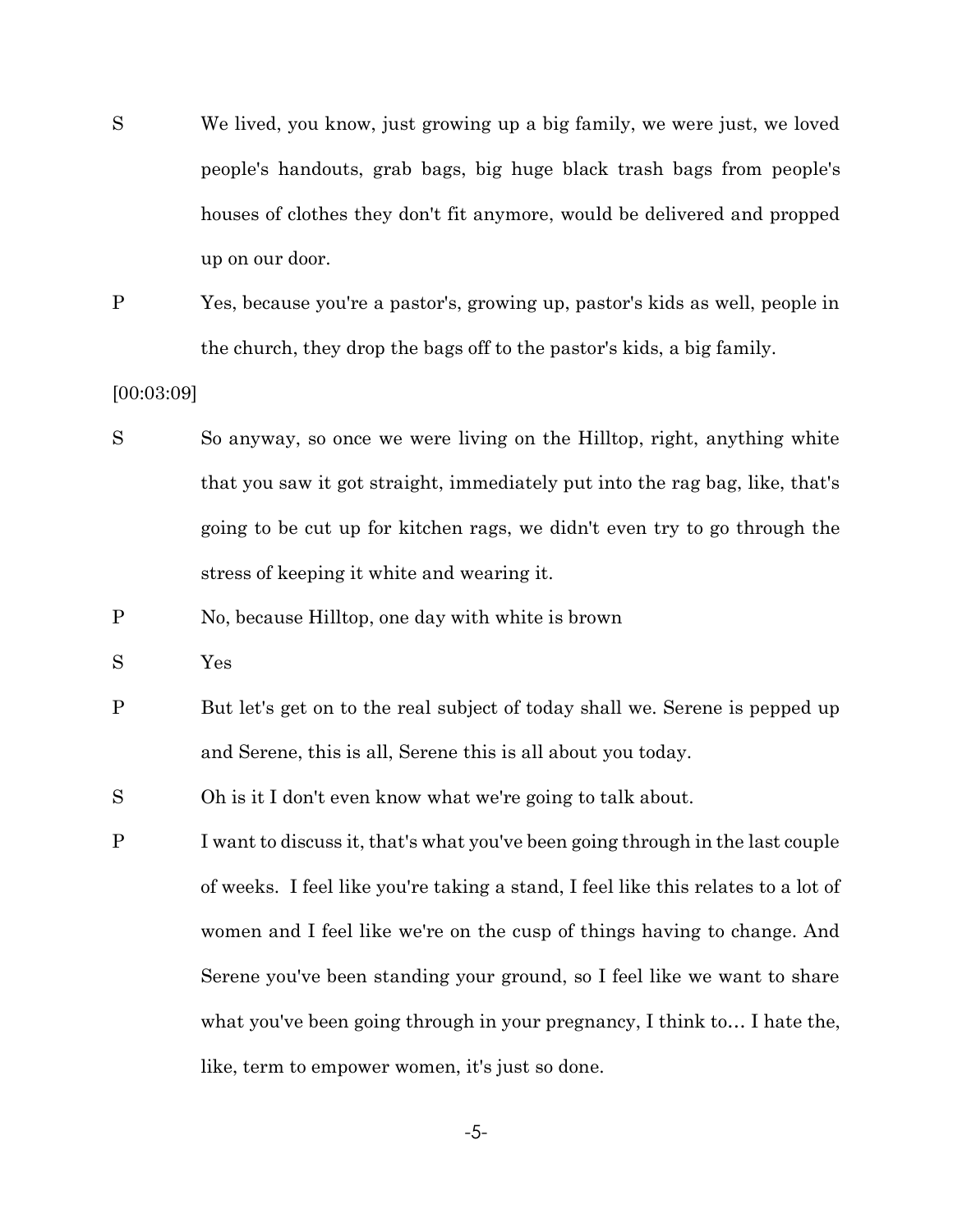- S Oh I hate, it's been so done.
- P But, for this, if there was one time where that was actually accurately true, it would be in this case where a pregnant woman is not being profiled.
- S Or a pregnant woman is profiled.
- P What I mean by profiled...
- S It's being treated like an individual I just think it's sad when a pregnant woman, or any woman or any man, but especially in this situation a pregnant woman is seen as this vague huge entity…
- P Statistics
- S Of statistics rolled into one thing that doesn't even have a face anymore, it's just you're called the average, you're called the average pregnant woman, no you're not, you are unique, you have a different story, you have a different maybe lifestyle than half of the other billion.
- P Serene, before you start your rant and tell your story I'll give everybody a heads up of what Serene's going through, Dan feel free to chime in with all your pregnancy tips whenever they come to you, right.

D Okay, no problem

S Dan, we're going to empower you for, you know, the next one.

[00:05:08]

P Well, you know, if Lisa ever gets pregnant again, you'll want to hear this. But Serene has been going through something, actually Serene's in her last trimester now, and I know a lot of you women are going to tune in, want to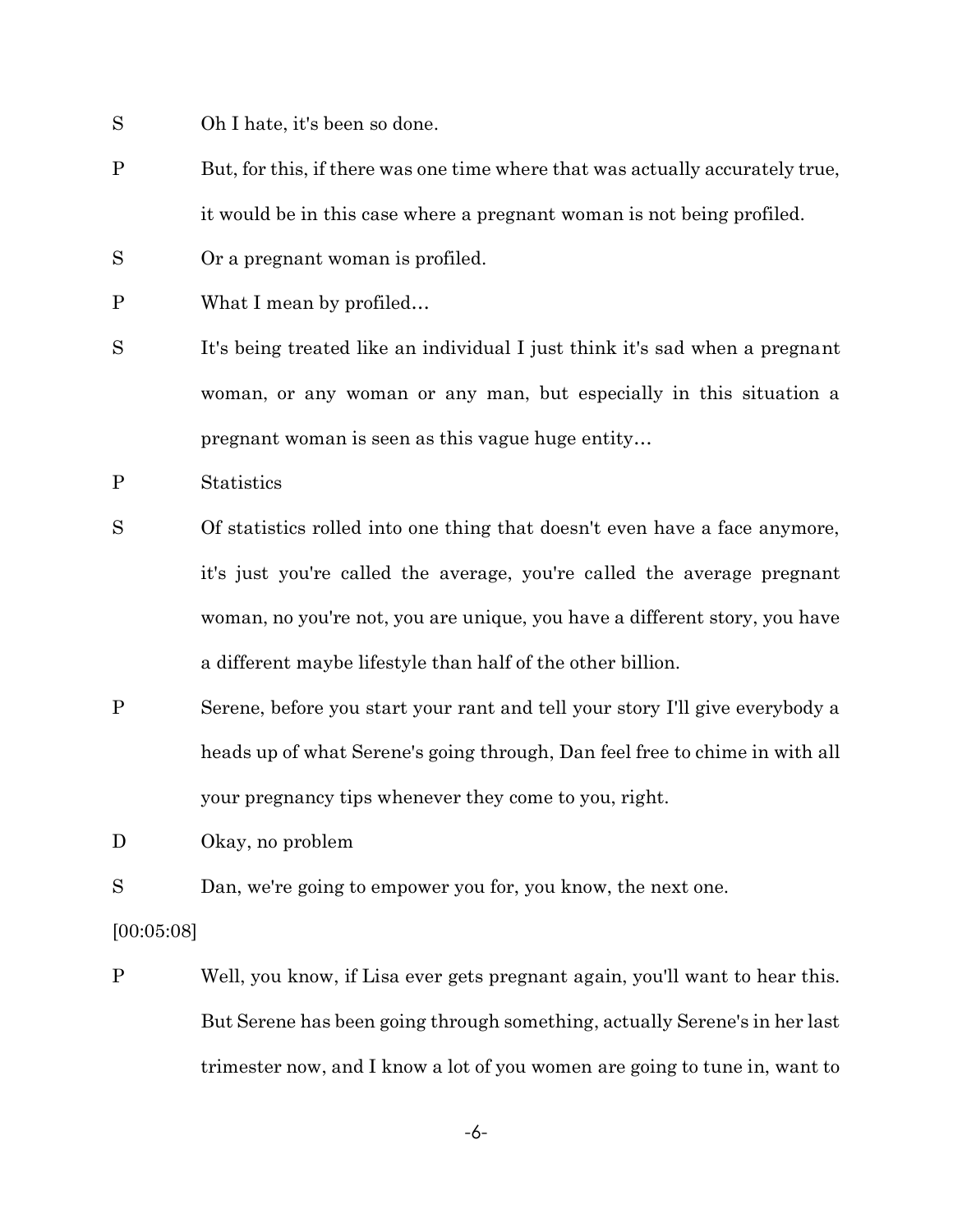tune in to this particular topic, because it's all to do with…

- S And I just got dropped.
- P Serene, no what if you dropped yourself, Serene?
- S Well, I didn't drop myself actually.
- P Okay, let's talk about this, this is all to do with the glucose test that Serene refuses to take, but we'll talk about this, and how she has with, in her last trimester now will no longer be going with the midwife place that she was going with and has had to find someone else at this late stage, because she refuses to take the glucose test, and Serene has a lot of facts backing up why.
- S Actually I didn't refuse to take the glucose test that was my main point, I said I am so willing to submit myself to be screened or diagnostic tests
- P Well, let's go from the very beginning, Serene, start at the beginning, the floor is yours, talk about what you're doing this time in your pregnancy, start at the beginning and I'm, I'll try not to interrupt you, and just go from there to where you are at right now.
- S Well, this is my ninth pregnancy, and I have never ever drunk the Glucola drink, because it's crap, right, and why if I'm a person who wouldn't drink that when I'm not pregnant, why would I drink it when I have a little baby on board, why would I freak my body out?

-7-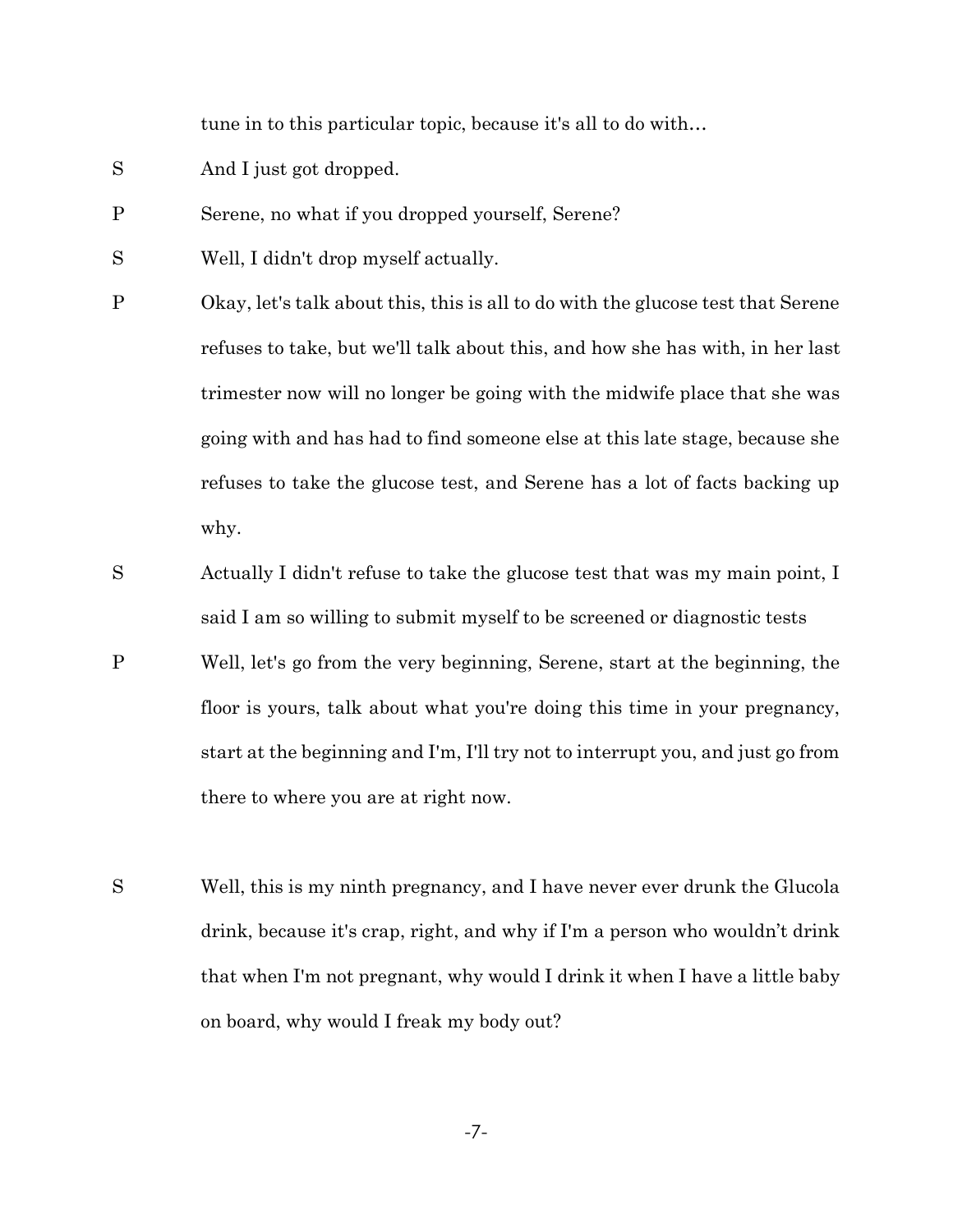- S Now, I know it's not going to kill me or the baby, I know that, but it's not going to be healthy and for somebody who lives a lifestyle that is so opposite to that drink… I've heard of so many, I've done a lot of study about it lately, of so many Moms, especially in the Paleo world where that's, kind of, like, very, very, you know, low glycemic high protein, they fail, a lot of those women, they will fail the glucose oral challenge test.
- P Because their body's not used to...
- S Yes, their body is not used to having to deal with that amount of sugar in one setting, especially when it's not anchored by a protein or healthy fats. So I thought, and then, you see, if they fail the test then they have to be administered more sugar drinks and more sugar testing, so it's a cat chasing its tail. But I always just declined it and that was fine.
- P But you had home births.
- S And hospital births, and the hospitals are fine with me, allowing me to waiver it, in different situations, I've had to take a fasting blood draw in the morning and they check the glucose, and that's a great way. Or I've taken different A1Cs throughout the pregnancy, and that's a great way too. You can also get your blood sugar monitored with a prick after a meal for, like, a week here and then, you know, maybe a couple of months later…

[00:07:47]

- P And that's actually a much more accurate way.
- S Much more accurate

-8-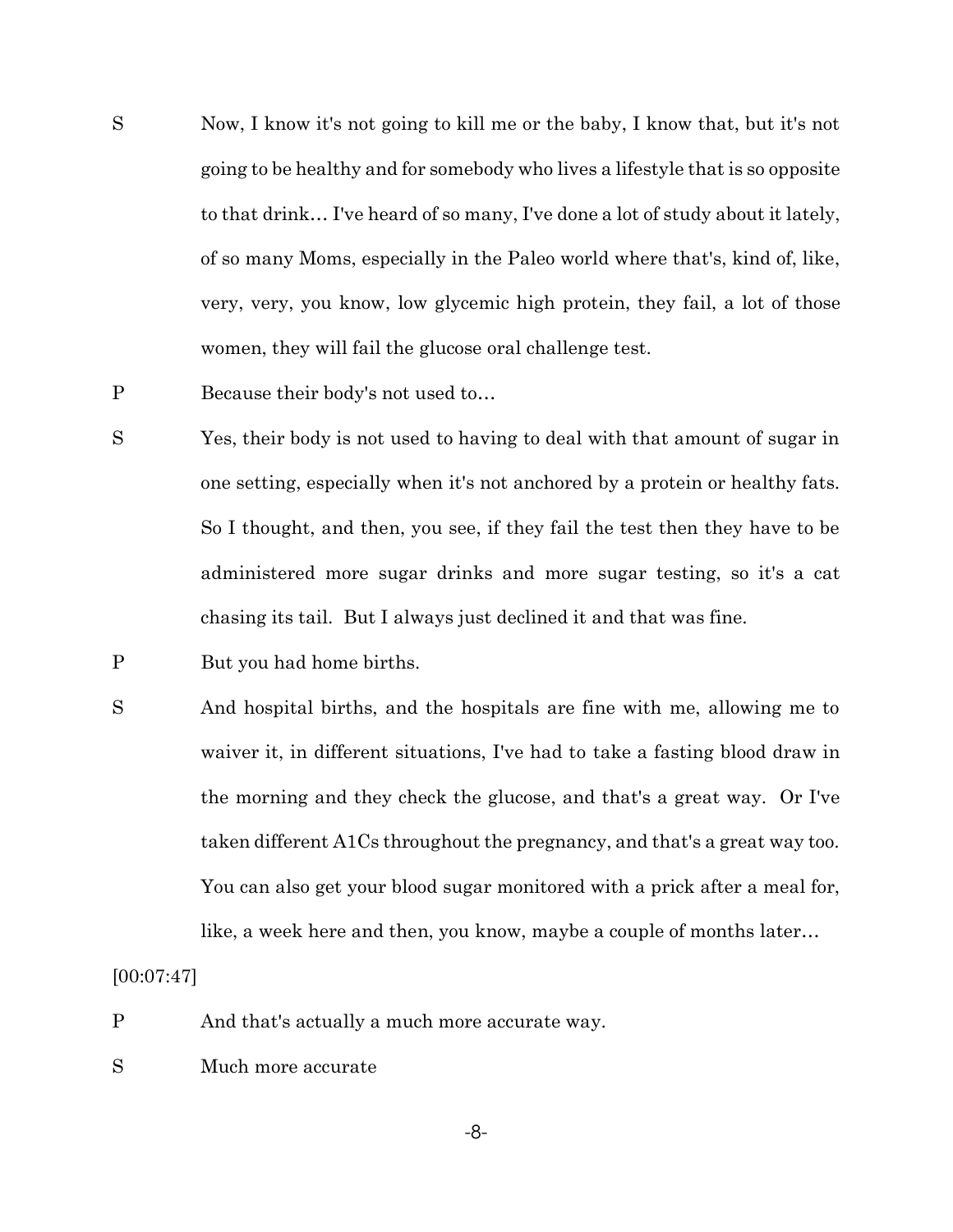- P So let's talk about the glucose test itself, it's often very misleading and gives false information.
- S Yes, the oral glucose challenge test is actually, it has… Pearl, could you pull up the letter I wrote, because I actually, I can't remember exactly the statistics, but it has incredibly wide margins for false positives and false negatives. And so it's not even allowed to be called a diagnostic test, because of, because it is known to be not very accurate, it can only be called a screening.
- S So I was actually saying, I so want to be tested, that's great, yes, you need the data so that you can feel like, you know, you're taking care of me properly, great, I want to give you the data, so I'm going to choose to do the very thing that you would do if I failed the test, if you found out that I was a gestational diabetic you would send me home and say change my diet, clean it up and I would start pricking my fingers after meals, giving you the data back and you'll be able to follow and track my numbers.
- S And I'm, like, let me go straight to that, let me clean up my diet, which I don't have to clean up because it's clean, and let me just prick my finger, and you'll see that the numbers are so great that I won't have to continue it on for the full pregnancy. And if you want I'll do another A1C and I'll do a fasting blood draw, no they say.
- P You already did an A1C, which was fantastic.

-9-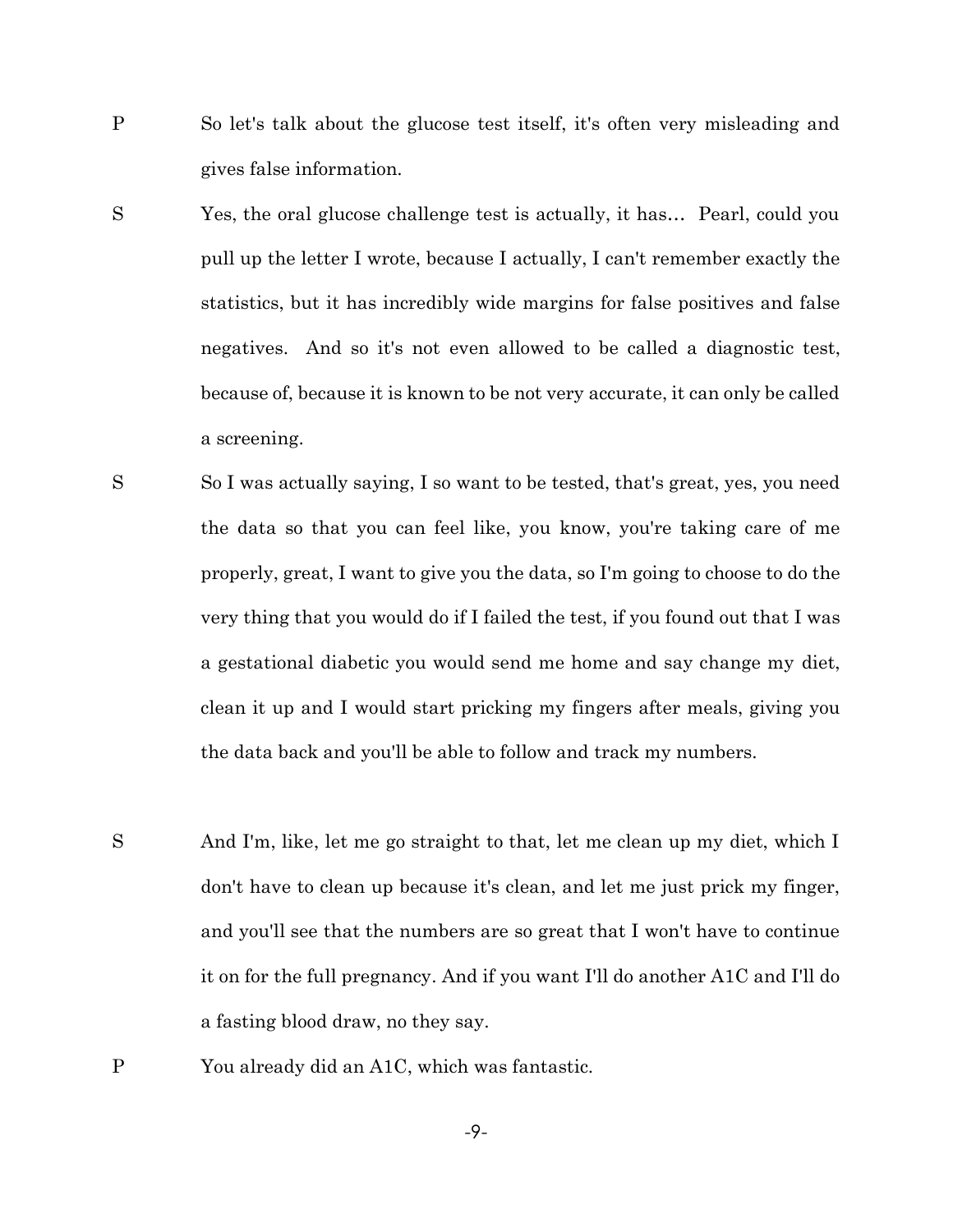- S But, you know, A1C is just in the previous three months, yes, and so I'm, like, let me do it again, let me do all this stuff and they're, like, no protocol, policy, this is what we do, you have to drink our drink. And I'm, like, no I don't have to, I do not have to, because I am an individual, I'm not the average, I have no risks for being a gestational diabetic and I'm going to give you clearer diagnostic data, clearer, not just a screen, but actually something that could be called diagnostic testing. But they didn't want that, because it's not policy and I'm not going to bow to policy.
- P So Serene wrote out this long very scientific, she backed herself up with studies; she sent it to me, this petition to say…
- S Because the ACOG, you know, the American College of Gynecology, they clearly say in their committee, there's different committee, like, pieces of paper that say different important things; that you cannot be pushed, you cannot be bullied, you have the right to deny, decline and everything, but, you know…

[00:10:11]

P So Serene wrote out this, you know, and she even said, you know, listen, I'm an author, I've written books on blood sugar, my blood sugar is fantastic, I don't want to take this test, but I will…

S But I will give you data.

P I will give data. Well, they came back just recently and said, sorry if you do not take this test we cannot be…

-10-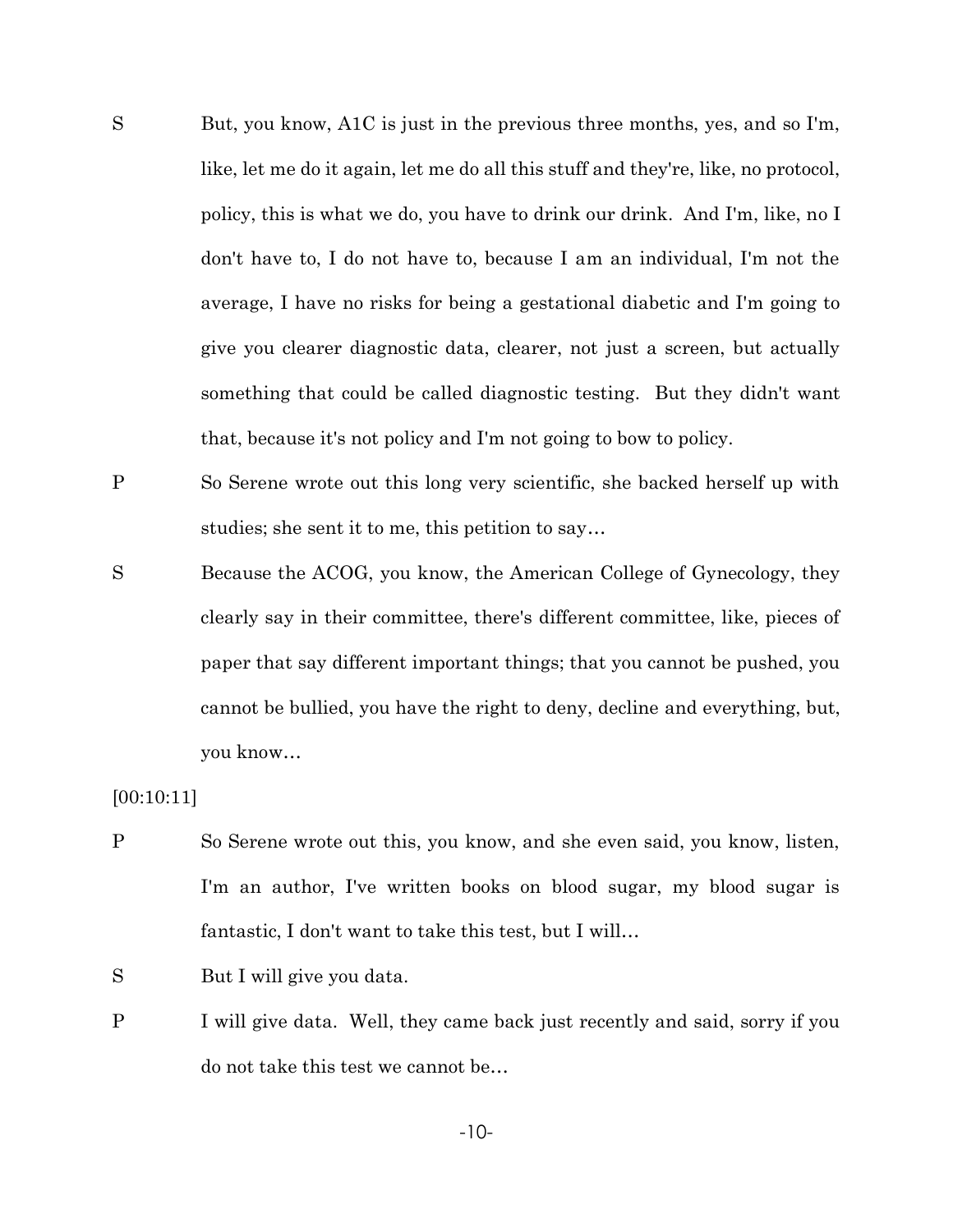- S No, no-no-no, I was willing to take a test...
- P No, but I'm talking about that test.
- S If you do not drink the drink...
- P Yes, drink the drink.
- S They're full of junk, full of, there's a bunch of chemicals in that drink.
- P Yes, they would not be her caregivers.

S Now, a lot of places they'll allow you to have a certain amount of fruit juice.

P Yes, would you have done that?

- S Well, this is the deal, it's not clear, it's actually even, even more, with more room for failure than the Glucola test, because it has fructose in there.
- P Right, that's true.
- S And so a combination of fructose and glucose doesn't stimulate your insulin like glucose alone, so it actually has more room for margin. Why would I submit myself to this, like, I don't know how many ounces of fruit juice, which I've never done in my whole entire life, freak my body out, just for something that's not clear. Let me give you clear data.
- P Yes and so, so Serene handed me this and I read and I'm, like, Serene, they're going to be shaking in their boots, they are going to give you what you want, this is crazy. So it was going to go to the upper echelon, upper the ways, because, you know, and these people, as you said, they're kind people, they're nice and…

S I really love them, no hard feelings, and I said, look, I know your heart is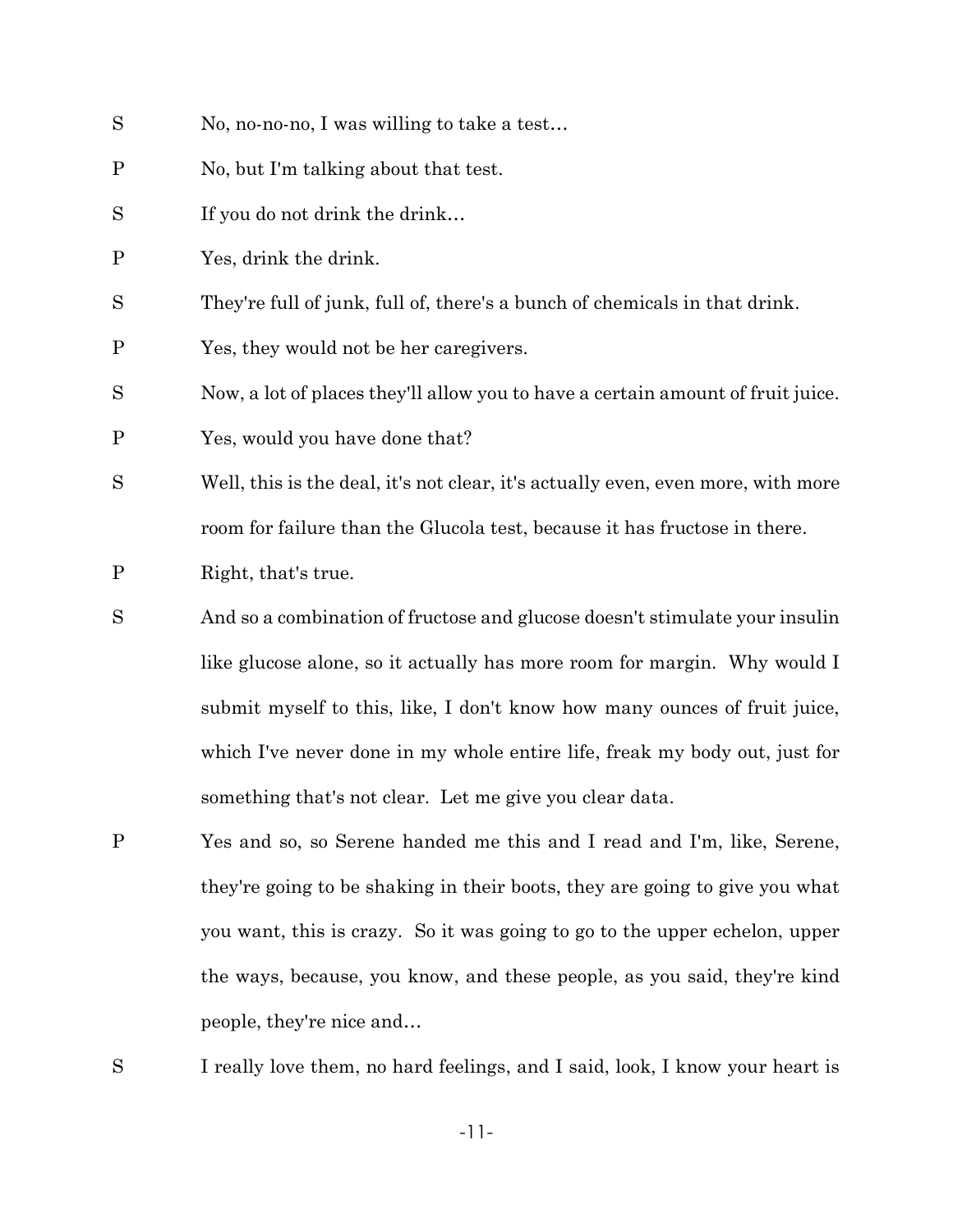great, you're just doing what your bosses are telling you to do, it's so great, I mean, I really appreciate, you know, being treated with beautiful respect up until now, I'm not taking this personally, but I'm just sad because people seek out alternative birth centers because they want an alternative more natural birth.

[00:11:57]

P This was an alternative birthing center you were going to with midwives.

S Yes

P Very nice place

S Lovely

P You thought for sure they will not force you to drink the drink.

S I went there because I thought this is, I've been able to decline at hospitals, they'll, of course, let me decline here, but no. But that's alright. I said to them it's sad because, you know what, sometimes heart gets swallowed up by policy. I also wanted to say to them, I said, you know what, just know that this is not the first, this is just the drips that are beginning and the deluge that's about to happen.

S Because the future is women standing up for, I hate that word standing up for their rights, but standing up for the fact that they are individuals, they don't have to be seen as this big vast average and be subjected to tests that aren't healthy for them or their babies. They can be empowered by knowledge and facts and know that they have the right to decline and know

-12-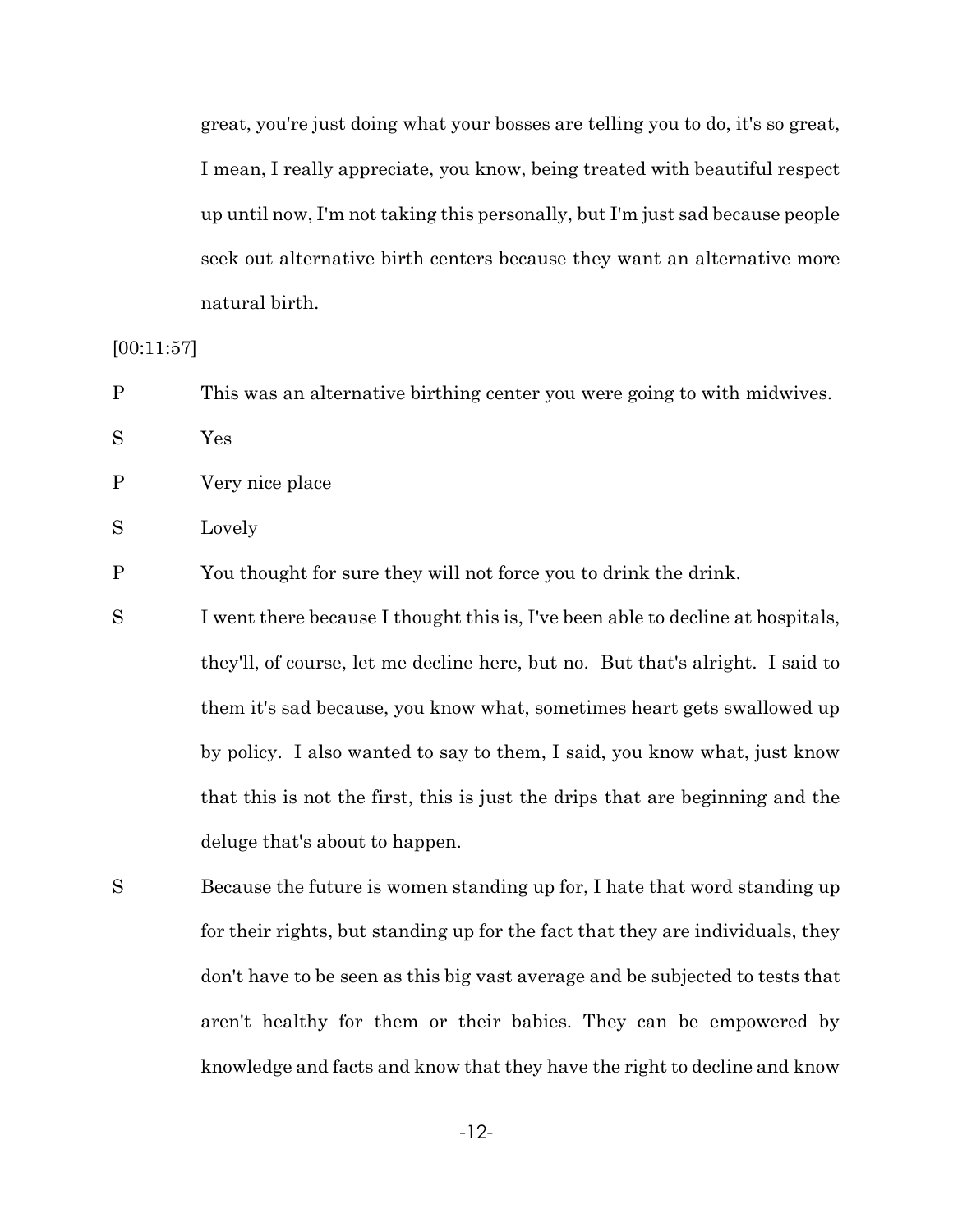that there are better diagnostic tests.

- S Listen people, we're not declining tests here, we're wanting tests that actually have proper results and, you know what, most doctors and midwives and are cool with that, so I want to not scare you, I've found a midwife that's perfectly willing to take me.
- P Yes, and Serene actually talked to the midwife I used with my children and Serene told her the story and she was, like, what, why are they doing that to you, you know.
- S She's, like, haven't you heard of profiling, like, every woman's unique, you have a look at her diet and all that stuff.
- P So, but you have had to change your whole care and where you're going to have the baby in this last trimester.
- S I know, we've got to get refunded, we paid the whole thing up and, you know, 11 weeks to go and I've got to find new care.
- P But I think this is not all to say that every woman should feel like they have to not do that glucose test either, I mean, Meadow just did it and she passed, a lot of women on Trim Healthy Mama have failed it in other years and come to Trim Healthy Mama and passed, but it depends upon who you are. Serene, because she has been so, hasn't had sugar in decades, is actually more likely to fail just because her body is not used to that, sort of, thing.
- S And the other thing is this, even if I came off of sugar last week, my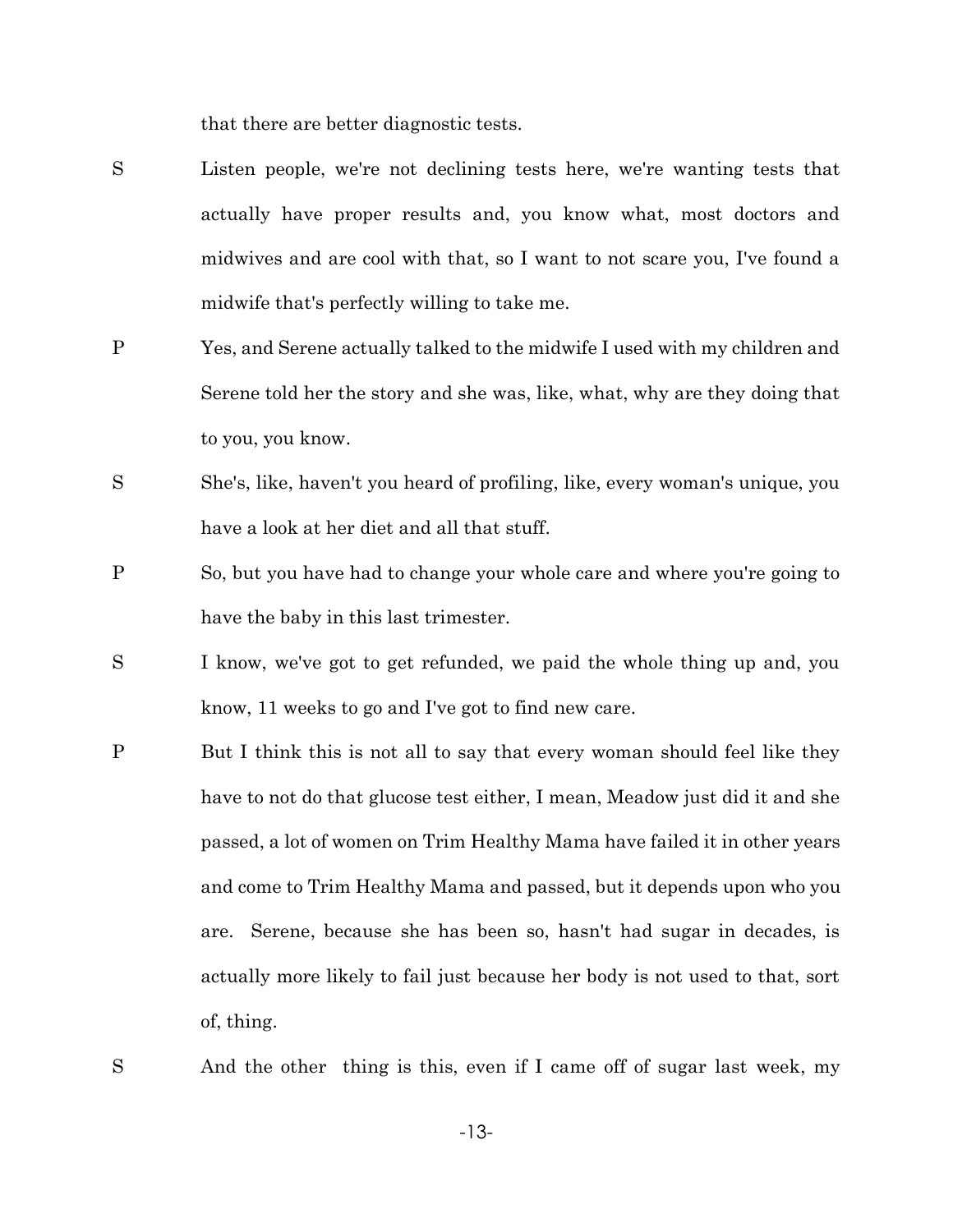personality is why would I, so now I'm on Trim Health Mama, okay, and I don't go out and drink fruit juice, especially without protein and fat, why would I go do it while I'm pregnant. We know that blood sugar spikes are unhealthy for a baby on board, we know it's dangerous, you know, blood sugar, high blood sugar is dangerous for the baby's brain cells.

P It really is.

S And so why would I do it just because I'm told please say yes sir, yes ma'am.

P And that's exactly what it was.

- D Even though I know nothing about this type of pressure and decisions to be made, I mean, obviously I've had to walk through with my wife on hospital grievances, when it comes to babies and health, but, you know… Serene said, heart gets lost in policy.
- D Man, if I could write one book, it would be about the world we live in where society and what everyone is doing and just go with it, especially when you're in, like, a hospital setting or a birthing setting and it's just you're getting processed through that system, and it's just the temptation to just go with it.
- D Whether you're delivering a baby or getting a driver's license or whatever it is you're doing, the constant surrender of your individual liberties and your rights and just being a human being. You just have to go, you know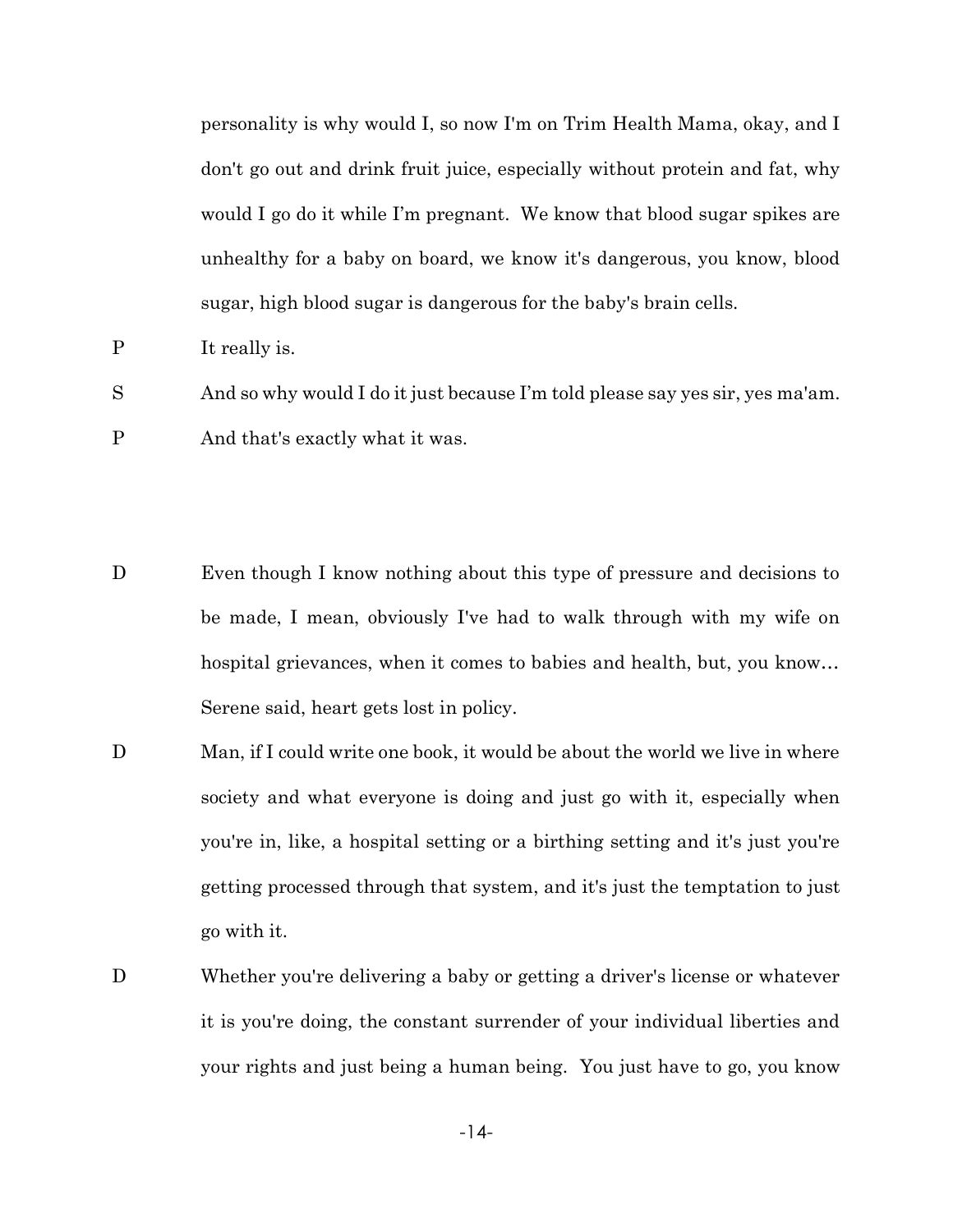what, I've got to, it's just the system, it's the system. I love the rebellious spirit, that just says…

[00:15:27]

- S Of course you do Danny.
- D That just says, you know what, God and I are master of this ship and we will sail it where we will.
- S Exactly, and it gives us intelligence and it gives us minds to not be stupid and if I was refusing all testing, especially if I had a bad diet, I'd be a moron with a capital M, right.

P Right

- S And I'm so not about just sticking your head in the sand and just taking risks with your baby, that it so not me, I'm one of those overprotective Moms. But, there's nothing to back this up, you know.
- P I know. And Serene said to me, she's like, Pearl if they, what if they don't, you know, she's, like, I'm writing this big letter, you know, she had all the facts backed up, the percentage of times that this test is in error, what it does to the baby, what it does to the mother, all of it. And she's, like, but what if they still say that, you know, what should I do, she said what would you do, would you drink the drink, you know, because I'm going to have to change everything, I'm not going to, I don't know where I'm going to have my baby.
- P And I'm, like, I don't know, I, probably because I'm not you, I'm Pearl, I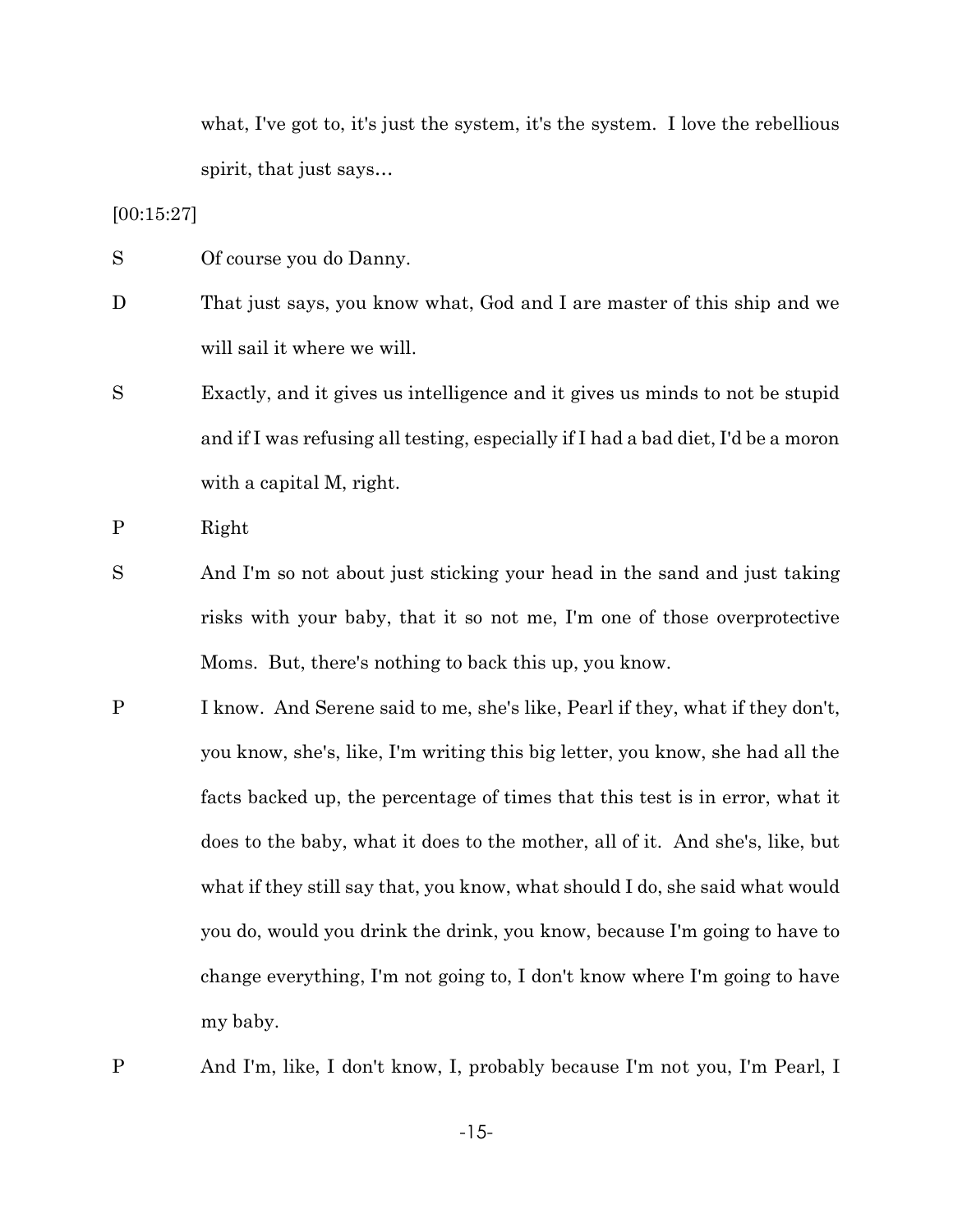probably would have drunk the drink, but I'm, like, Serene, you are you, you're Serene, I can't picture you, stand up for yourself girl, and you did and that was her. She had to be true to Serene.

- D Yes and if you don't understand something, you ought to take the time to understand it for yourself.
- S I agree Danny, I wouldn't have been killing the baby or killing me, I'm not, like, a hypochondriac, I know it wasn't going to cause disease for me and the baby with one drink, but you know what, it would have been killing my spirit.
- P Yes it would.
- S Who I was, it's like bowing for ignorance sake, like, I'm going to bow because everybody bows, uh-uh, I mean, if there was a reason to bow, yes go ahead and drink the drink, but to me it was, like, I had principles here and principles were going to trump policy.
- P Yes and you knew you, you know, you were intent of course finding a safe place to have your baby, you could have had your baby at home, but at this…

[00:17:12]

- S And I've had babies home, but I wanted...
- P Yes, but you wanted to have a birthing center this time around, you know, your ninth baby and things like that, but…
- S Yes, so I found another wonderful birthing center, wonderful midwives and

-16-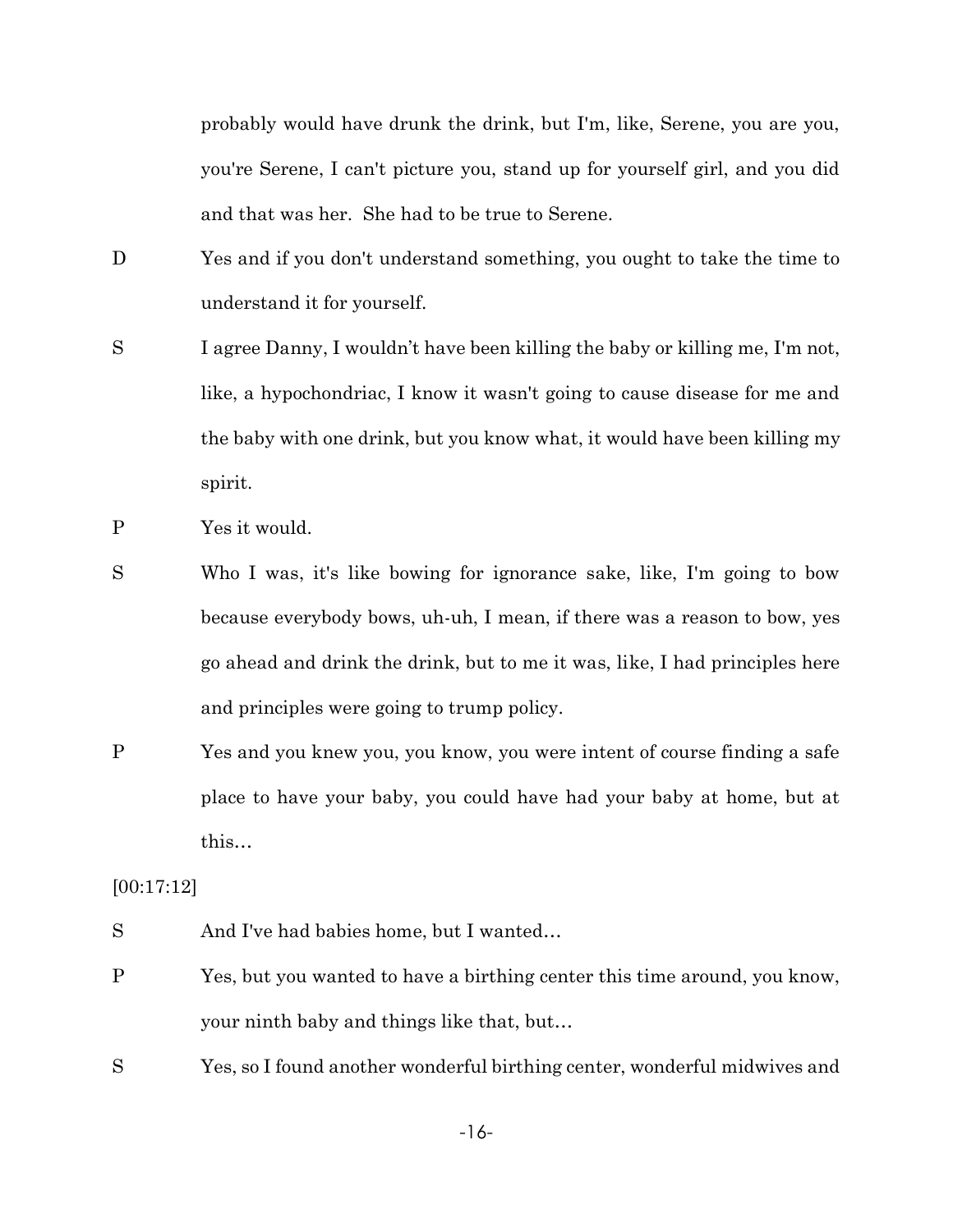they've taken me in, it's all so fantastic. Just so you know, don't worry; I'm not having the baby in a car or in some bush in the Hilltop.

- P No letters please.
- S Hey, but I want to tell you something else about that, but I've, kind of, almost come to that crossroads before and just know you can push and you can get results. When I was having Haven, which is the baby…
- P Are we talking about birth pushing right now, what are we talking about?
- S No not pushing the baby out, pushing for your, for your… I hate the word rights, what's another word?
- P We need a better word.
- S Because it's so, like, awful.
- P For your unique journey
- S For your unique journey and for your belief, there you go. So with Haven, you know, I was meant to come back to Tennessee and have my baby, but we were living down in Mississippi for a finish up of my husband's job.
- P Haven is three babies ago, right?

S Three babies ago. And I wasn't at all in preterm labor, I had been checked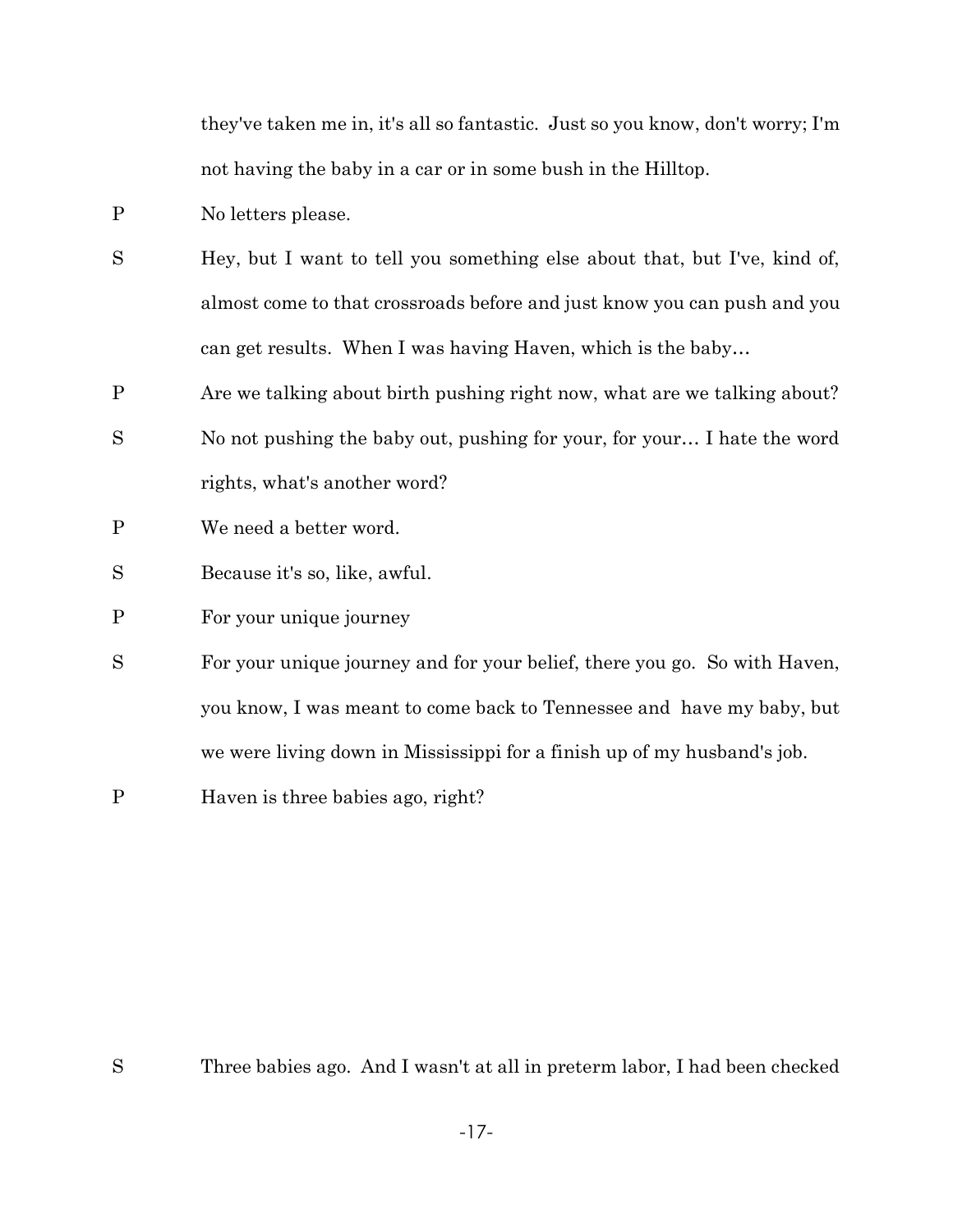out and they're, like, you're going to go 41 weeks or something, you're not even slightly dilated and that's big for me, because normally I dilate early, but that doesn't mean I go early. But there was no sign, right, so I'm, like, oh yay, I'll have time to get back to Tennessee and wash the baby clothes and everything, next day after I'd seen the OB and she'd said that, boom in labor, and we're living down in Podunk Mississippi, like, sorry Mississippians, not all of Mississippi is Podunk, but this place was Podunk, okay.

- D No all, actually all Mississippi is.
- P Sorry to our Mississippi Mamas
- D I'm totally joking.
- S I had a great time, I lived in Mississippi for a while...
- P I mean, we're Podunk on the Hilltop.
- S I love Podunk Mississippi; I have some great memories there. Anyway, I just went into labor, boom, okay, and I just had to go to the nearest hospital, like, didn't know a soul, didn't know the doctor or anything, and I was, they hooked me up and, you know, I'm getting ready and I arrive there seven centimeters dilated.
- S And they're, like, okay just so you know, when you have the baby we're going to be immediately taking the baby for after care transitional hours, we call it, you know, the transitional, just to, that your baby transitions into the world, so I'm just letting you know that. I'm, like, no you're not.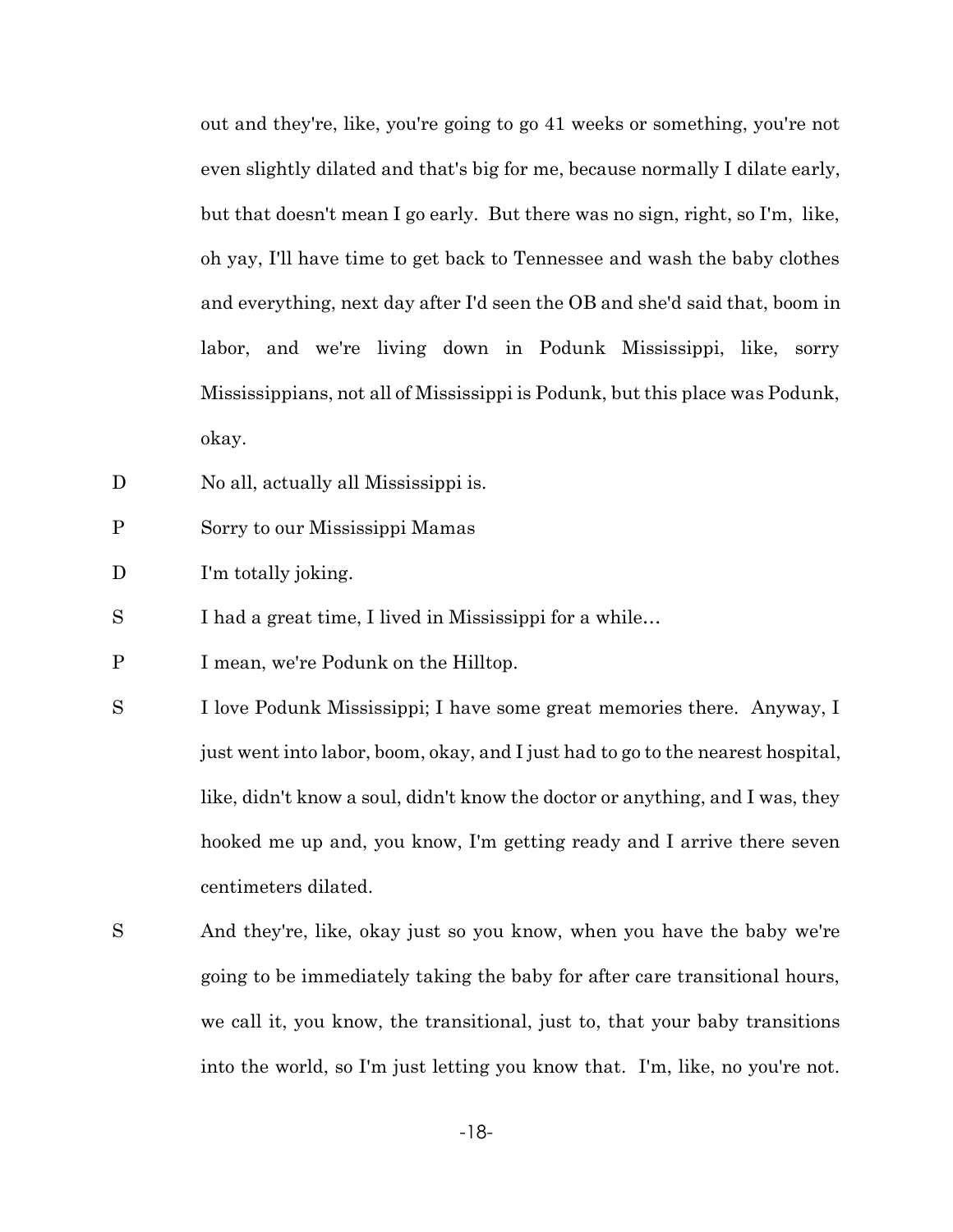They're, like, yes we are, that's protocol, and we take the baby.

S I mean, this was a little Podunk hospital, so they, you know, I'm sure most big cities don't do that, you know, but this was policy for them. And I said no, okay, unhook me, we'll go out and have the baby in the car. And they're, like, hold on, we'll just, well let me ask the doctor, and then, like, that's fine, we'll let the baby transition in the room here with you.

S Sometimes you just have to, like, make a statement and say, unhook me, I don't, I'm not standing for that, you're not ripping the baby out of my arms for the first two hours of its life.

[00:20:05]

- D Power to the people! Yes, now I love this and that reminds me of a quote that I actually have that I just saved this, and I want to share this because it is so right on, and if this doesn't, if this isn't, like, something that should be shared on this podcast you can edit it out, but I'm going to share this, and I want John, our producer, and Lesley to hear this too.
- P Like, edit it out, you mean, like, the women are just going to go beep...
- D I want a long, I want a 45 second beep, okay.
- P John looks very concerned right now, and I don't know what's coming.
- D John's going to lose it, he's going to love this. Listen to this, this is right where we're at with what we're talking about. Society everywhere is in, okay, and let me just say it's a little, it was written in the 1800s, so it's a little…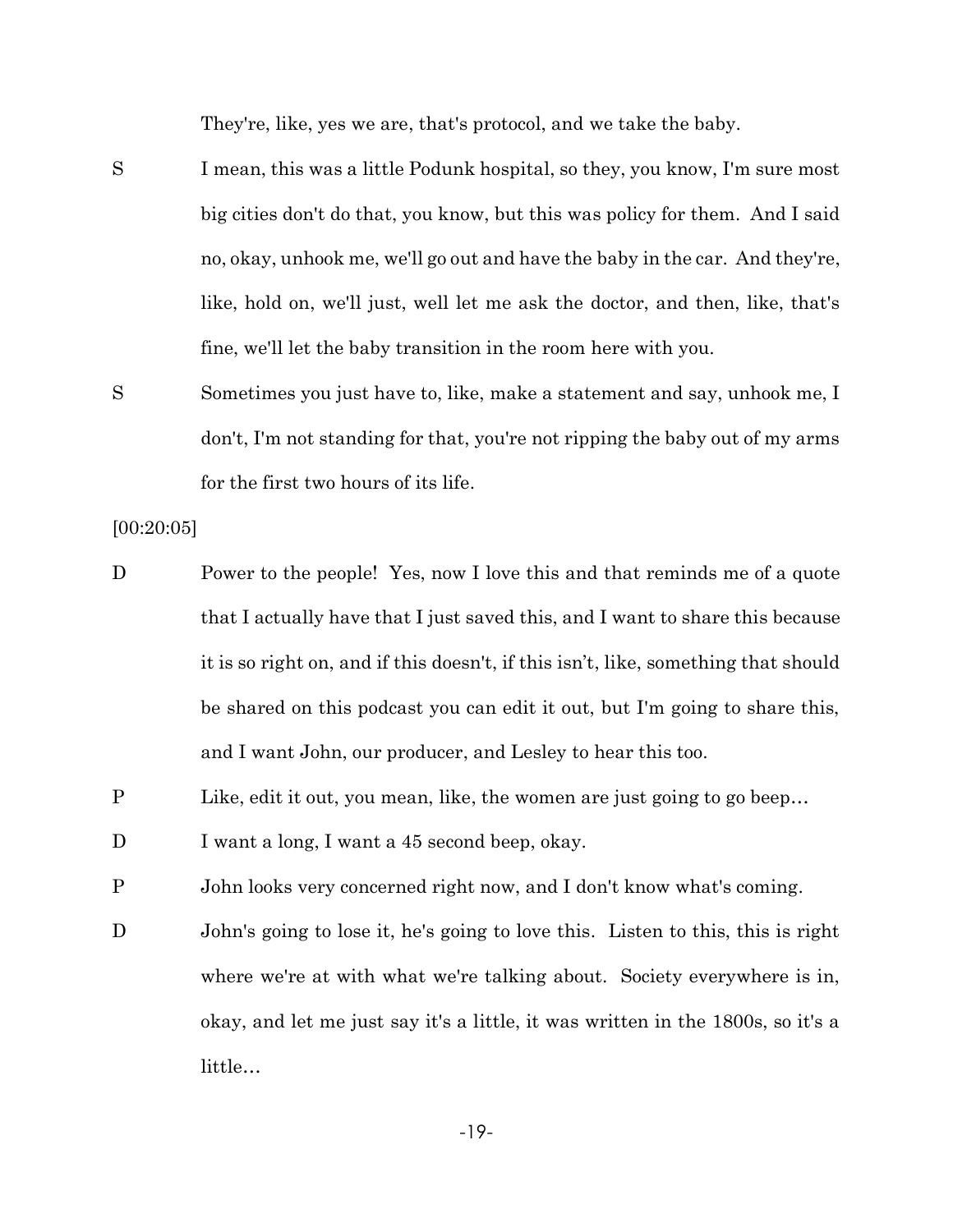| $\mathbf{P}$ | By who                                                                          |
|--------------|---------------------------------------------------------------------------------|
| D            | Ralph Waldo Emerson                                                             |
| P            | Oh                                                                              |
| S            | Well good on Ralph-o                                                            |
| D            | American poet, and it's, some of it's a little lofty in wording, but you'll get |
|              | it, you'll totally get it.                                                      |

[00:20:41]

P Go with the lofty.

- D Society everywhere is in conspiracy against the manhood of every one of its members, society is a joint stock company in which the members agree, for the better securing of his bread to each shareholder, to surrender the liberty and culture of the eater, the virtue in most requests is conformity, self reliance is its aversion, it loves not realities and creators, but names and customs, who so would be a man must be a non-conformist.
- P Wow, that was actually powerful.

S That was very powerful.

- P And that was written when?
- D 1800

S Way back when, when they didn't have half the policies they have now.

P No, I know, if they thought they had policies, now he'd be turning in his grave, would he.

D Absolutely, with their mass surrender of individual liberty to the machine.

-20-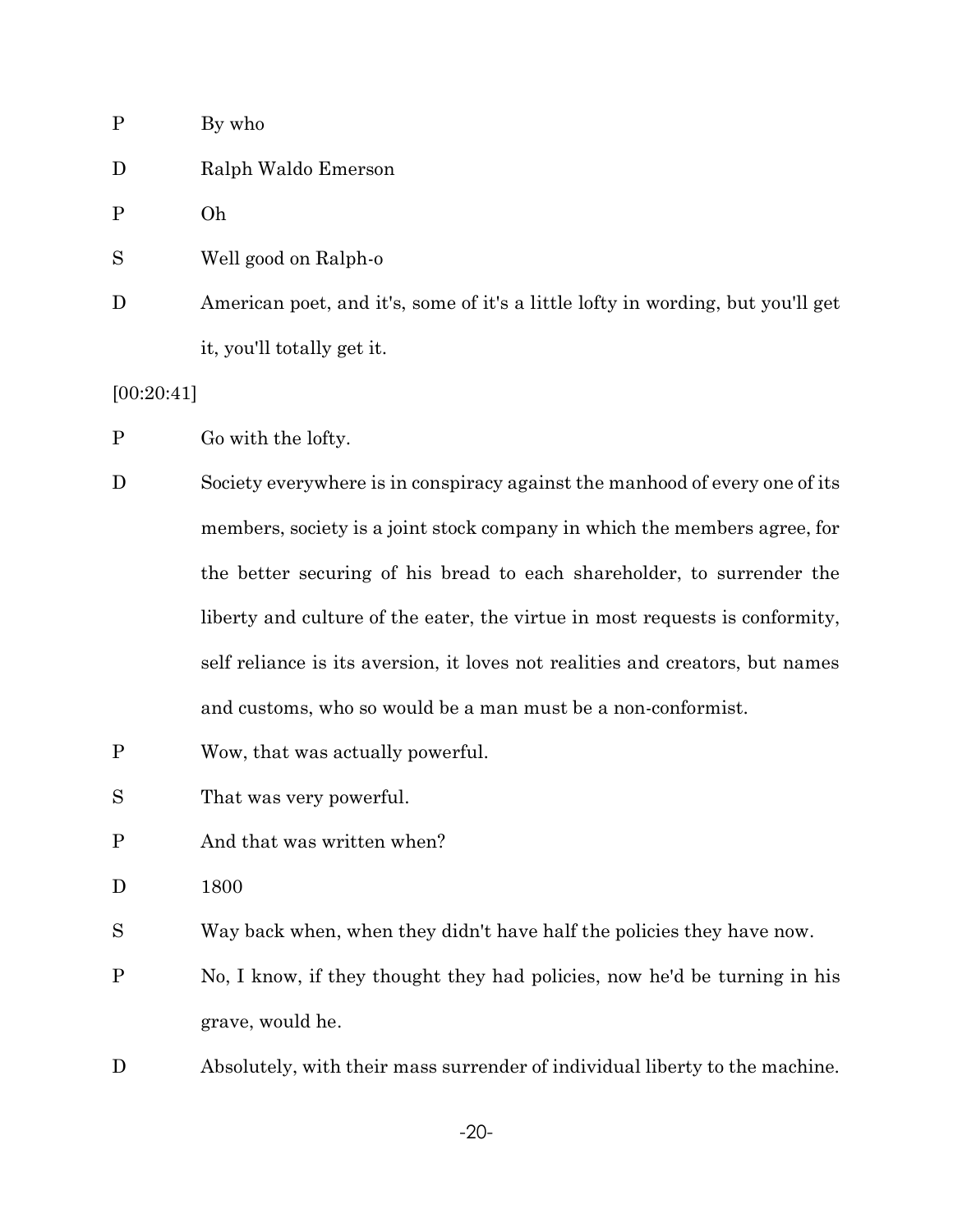## [00:21:43]

- S Now hear our hearts, that's so good Danny, but hear our hearts, we're not telling you to be like negligent…
- S Negligent, like, rip off all your bras and, like, hold up your big banners and, like, just be rebellious, that's just crazy, right. I mean, if you want to…
- P Don't wear wire bras too often though, I stopped wearing wire bras.
- S No, I'm fine with that, look, if you're sitting there in your lounger with no bra, no power to you, that's awesome.
- P Listen, listen, go read our Foxy Mama episode, there's wire bras for a reason, for some certain nights, right, pushup bras, I'm talking about wire bras on a daily basis are not good for the lymph of the breast tissue.
- S Yes, I agree with that, my point, I just used it as, like…

P Yes, I know that wasn't what you were talking about.

S I was trying to have you see that, the hippies standing there with the banners, like, just fighting against everything, just because, right. No, but if there is a belief system and knowledge to back it up, don't bow and conform, you know, like I said, I could have been a real moron if I was on a Standard American Diet and said, no I don't want to be tested, I don't care, I don't even care if I have gestational diabetes, just let me, let me… That is psychopathic, I'm not talking about that.

#### [00:22:55]

D That's right.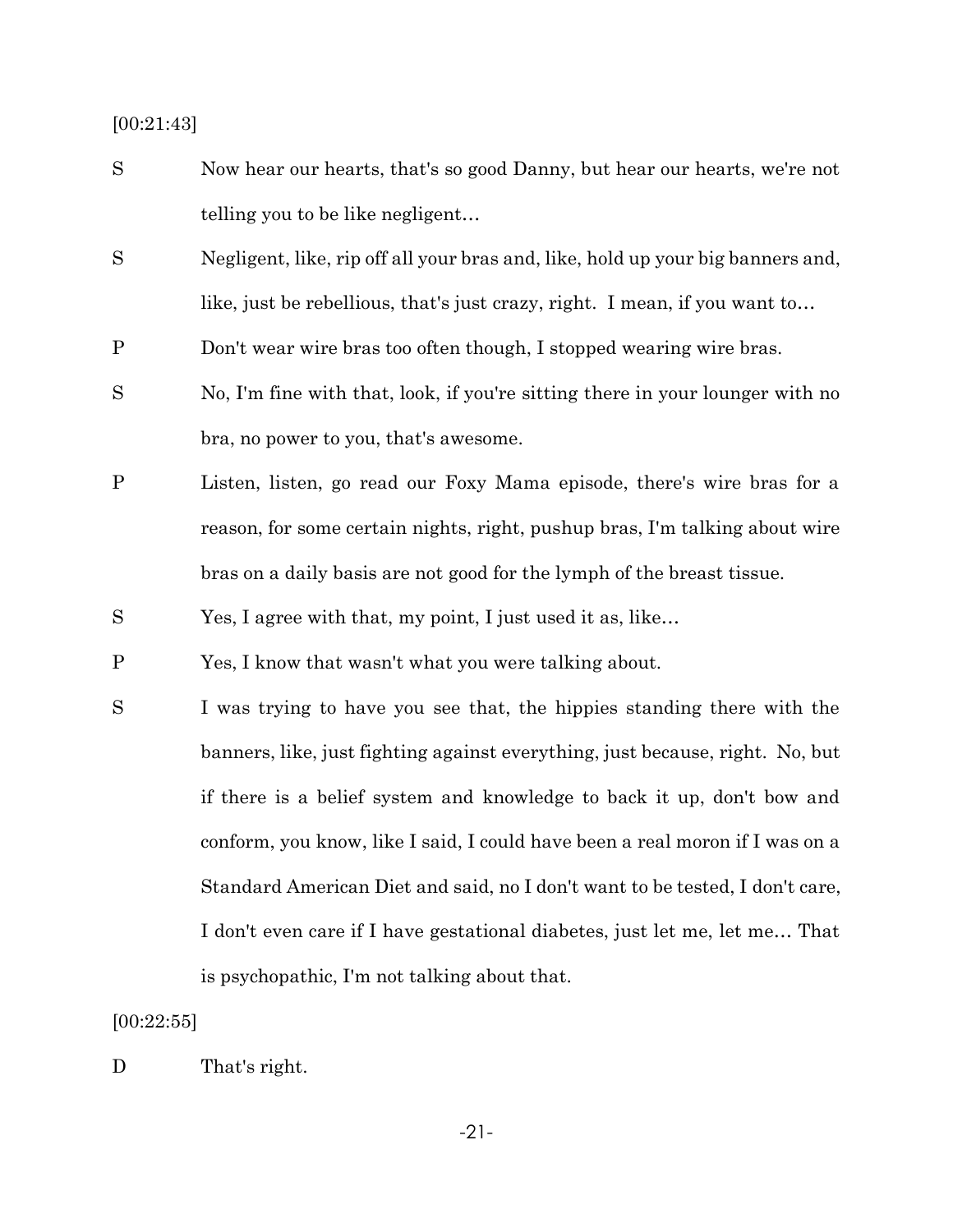- P We know you don't, Serene, and I don't think it's coming across that you are.
- S That's good.
- P I think it's coming, I mean, you are, you research, you do, you are very protective and careful about your births.
- S Well, I'm doing the very things that I would have to do if I was tested as positive, eating a low glycemic diet and I'm going to be checking my own blood here.
- P What's funny is that your blood sugar's always absolutely fantastic. And, I mean, you showed them that, you're, like, look at my A1C, I can show you after a meal, I can show you, you know, mid meal, I can show you everything, and no you have to drink the drink.
- S Yes, no I'm not drinking the drink people.
- D This is good, this is one of my favorites.
- S The main thing I didn't want is I didn't want those midwives there at my birth anyway, like, after that.
- P Like, that they joined forces?
- S They joined forces.
- S It's like, no, I could drink the drink, but then you'd be at my birth, like, why would I want Gestapo at my birth. No, you wouldn't have had a pleasant birth.
- S That's, like, a very personal beautiful intimate window into my life, like,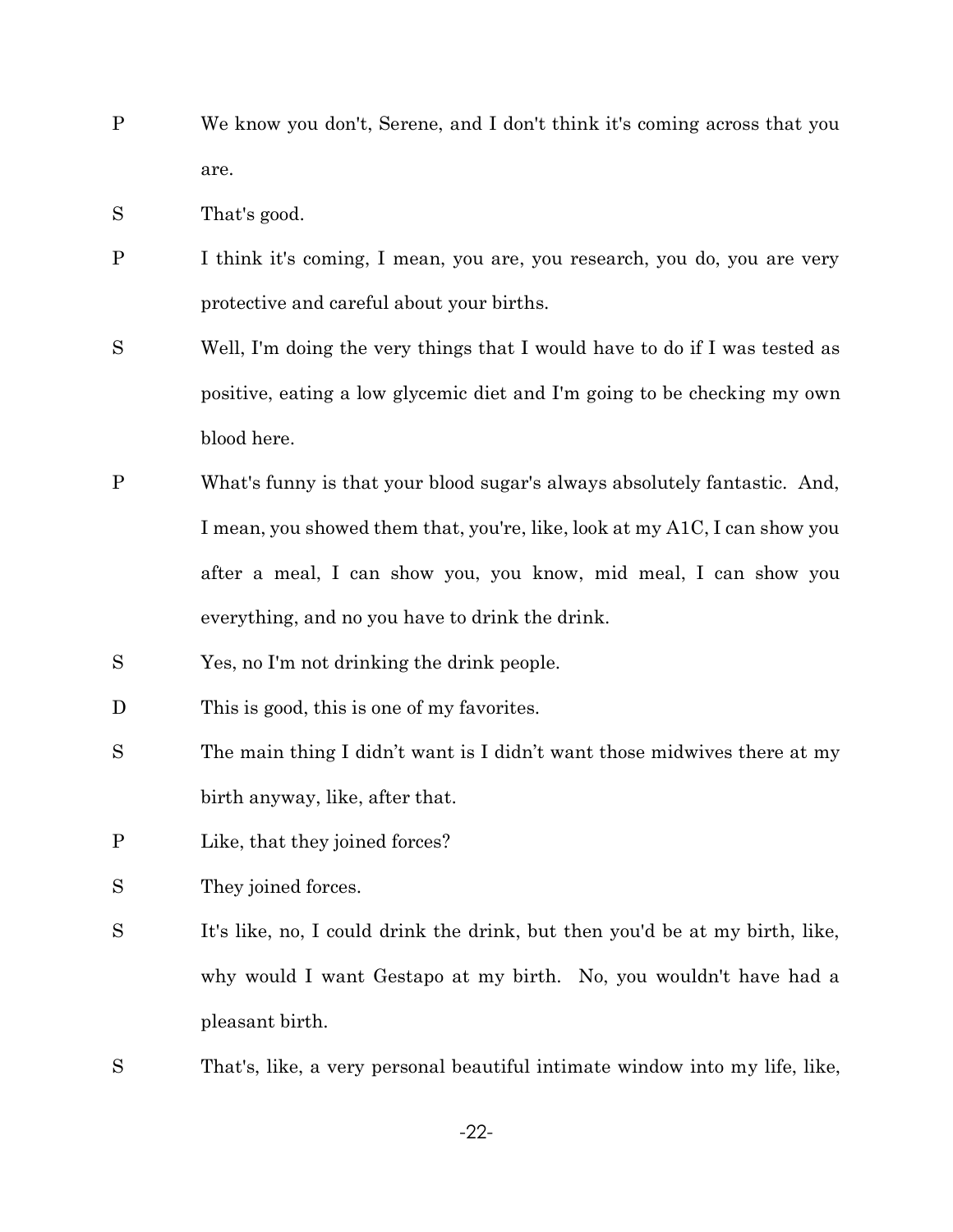me and my husband and this was like precious moments. Like, what's more precious.

- S And then the drink forcers are going to be there, no.
- D Hey, let me ask you this.
- S It wasn't worth drinking the drink for that.
- D Let me ask you this, why can't the forcers, in whatever genre of society they're in, why can't the at least go, sweetheart we totally get where you're at, this is what we do here, but we want you to know how much we love and… And you're free
- S They were like that actually.
- D Okay, so they were?
- S Oh they were like that.
- P But they were, but you know what, Serene, I know that you're very kind, you're a very kind forgiving person, and they were, they were kind, but you said to them, did you read the studies I sent you and they said, oh we glanced at them.
- S We scanned, yes.
- P So there was no change, nothing Serene wrote was going to change their mind.
- S They didn't read them, they said we scanned them, and you know if they admit to scanning, they didn't even scan, because you always put your best foot forward, right, you don't put your worst foot.

-23-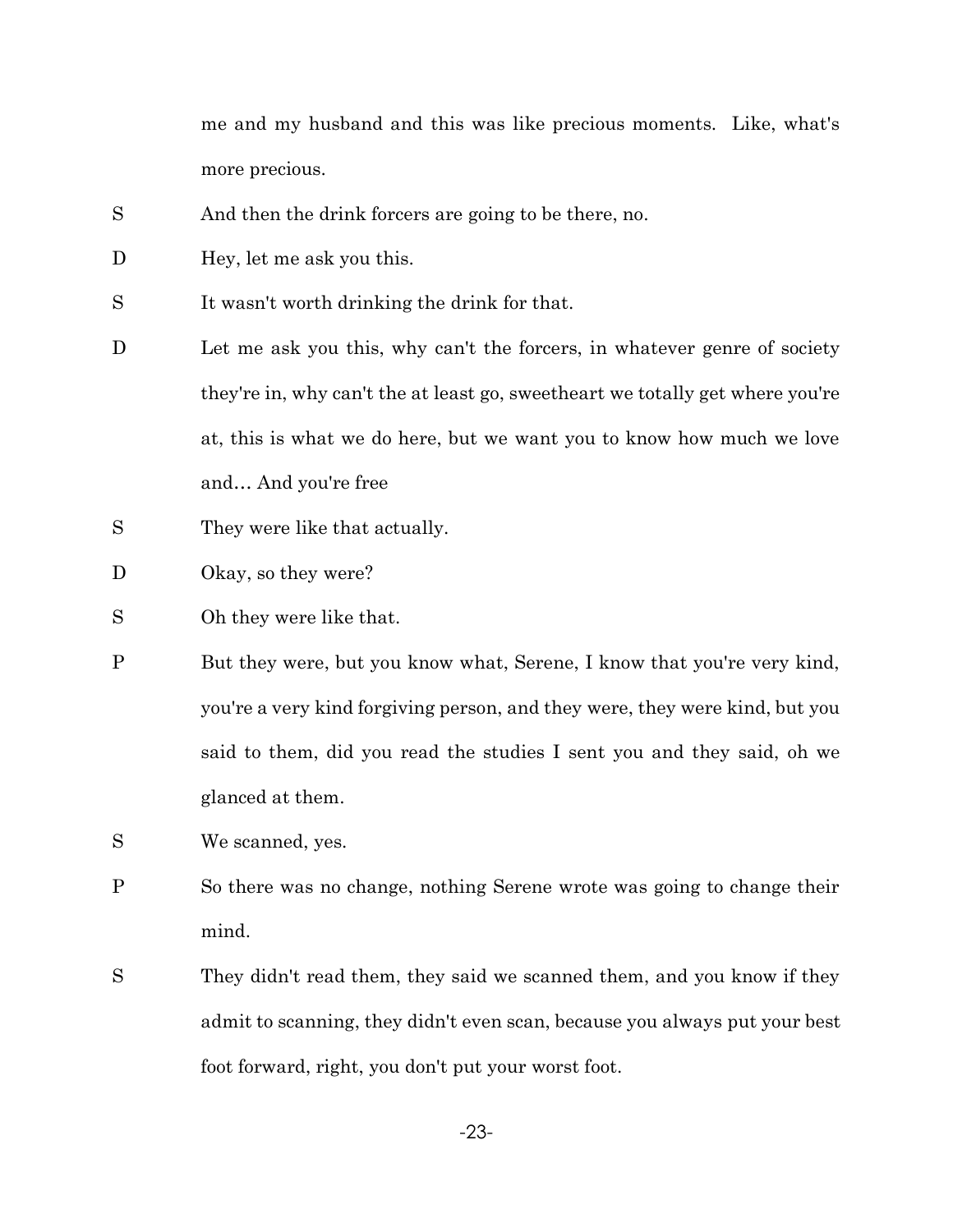- P That means, we got your letter, we maybe glanced at it.
- D Yes, we clicked on it before deleting.

[00:24:50]

S Because if they read the letter they're not going to say, oh I glanced.

- P No, because I read that letter and I said, I honestly said this to you, Serene, I said, Serene, they're going to be trembling in their boots. I also said make sure you write down that we have a podcast every week and we have a huge, like, 80,000 per week listenership for it, I said write down how many people listen to our podcasts.
- S I said to Pearl I'm not going to mention their names, they're wonderful people, they have great heart, it's just, you know, the big policy crocodile came and snapped that heart up, you know.
- D Oh man, it is, it is a hungry little monster.
- S But, you know, they said, listen, the reason why we're holding fast and we're standing firm in our beliefs is for safety. I said, so did you read the Pub Meds that I sent about how this has got so much room for error and margin for error and I'm going to give you tests, which many hospitals agree on, and I'm going to give you the data, better data. No, it's for safety. I said, well, that doesn't make sense.
- S And I realized when I hung up the phone, it was for safety that they let me go, because if I was a voice that was going to change things, that's unsafe

-24-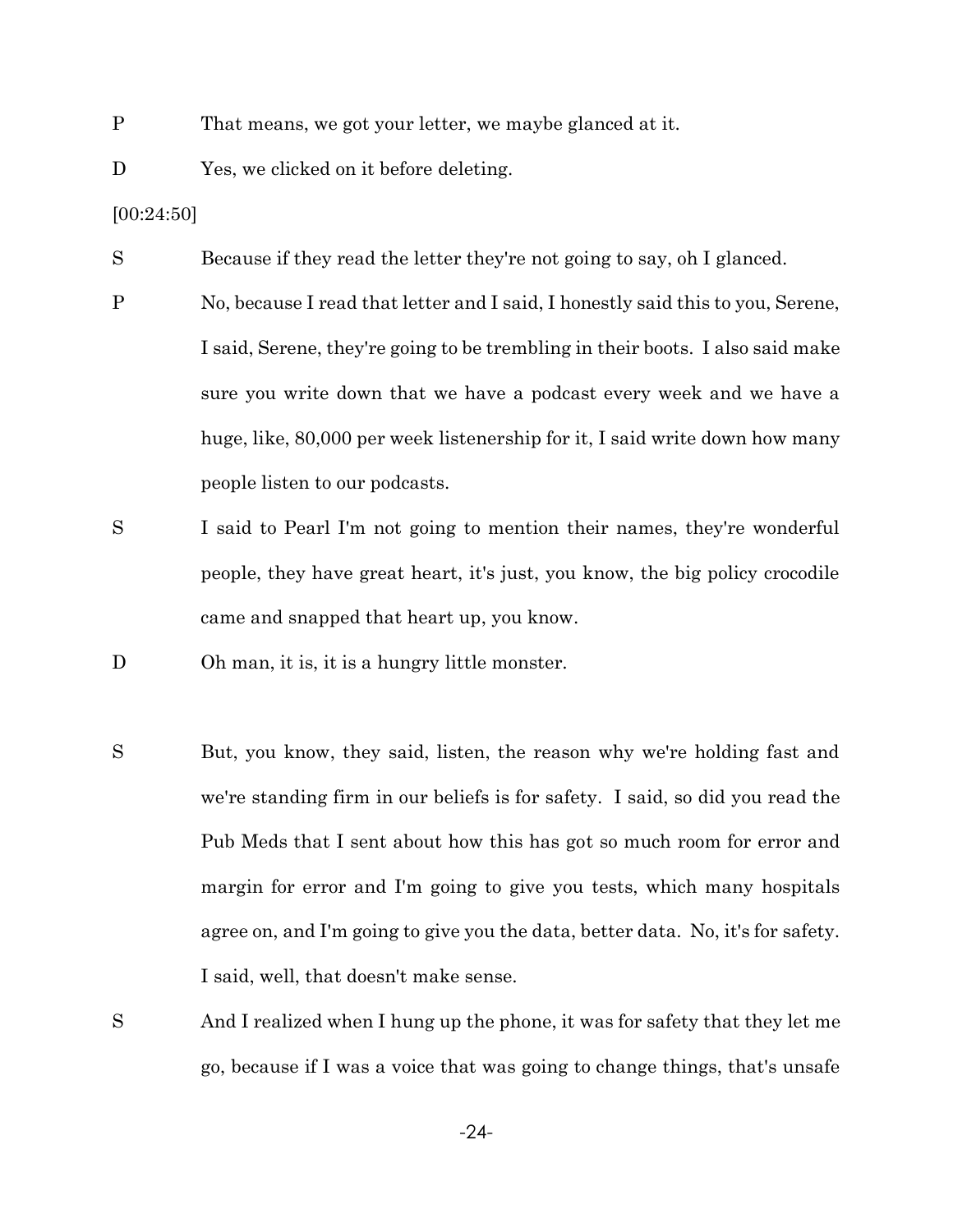for them, you see what I'm trying to say, then they're going to have to change it for the next woman and then the next woman and it was going to have to make…

- D That's a lot of time and money and... Yes.
- S It was going to have to make them...
- P But they're going to have to do it anyway. As Serene said, there's a time a coming that, she said, I'm just the first voice in your life, she said, there's more voices.

[00:26:13]

- P Hey, we know you guys are health conscious, like us, because hey you are tuning in here right, so you are going to love our new sponsor "Health IQ." We love Health IQ because they believe that the best way to improve the health care of the world is to celebrate the health conscious people rather than harassing those who are not, and I love that.
- S That is just awe some because there is a difference you guys should be getting a cut for making healthy choices because you are not sitting on the couch eating McDonalds
- P I know right, if you are making blood sugar friendly food choices, if you are moving your body, then go see if you qualify, get a quote today at Health IQ.com/trimhealthy or mention the promo code trimhealthy, when you talk to a Health IQ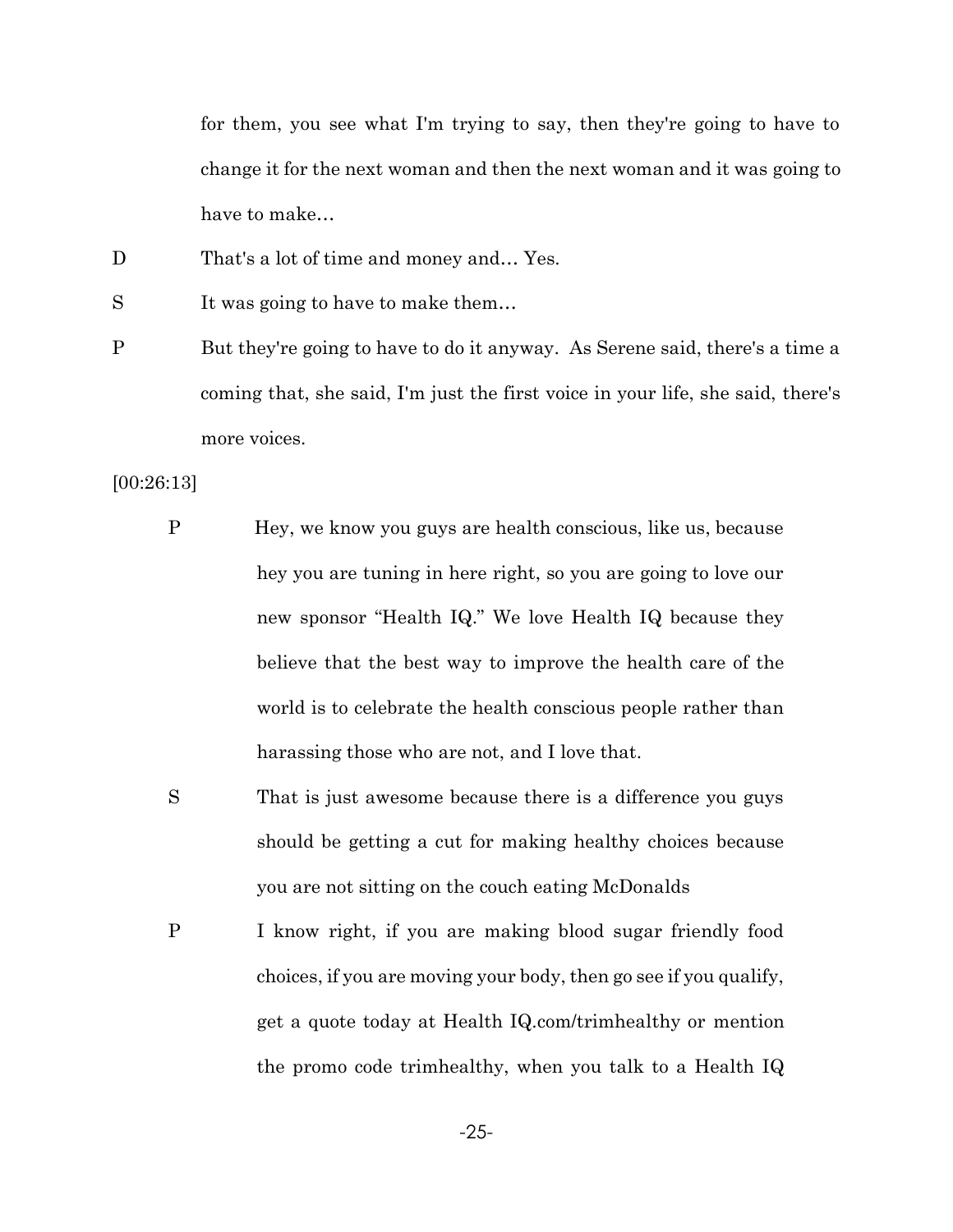# agent

- S I love it.
- P Check out HealthIQ.com/trimhealthy to see if you qualify today.

[00:27:05]

P Hey, you're listing to the PODdy with Serene and Pearl, and I'm Pearl and who are you?

S Serene

S Well, just a quick Google search, you guys can do it right now.

- P Well, Serene you…
- S Not you and Danny, but you guys listening, a quick Google search, there are women saying do I have to drink this drink, I mean, there are bloggers out there writing…
- P Serene, on our own Trim Healthy Mama Pregnant and Nursing Facebook group this is discussed so often, you wouldn't know, because you're not on Facebook, let me rub it in again.
- D Only twice a week
- P And this is a big dilemma with our ladies, it's discussed so often and it's, it's a serious concern, you know, and there's no shame in taking the drink because…
- S No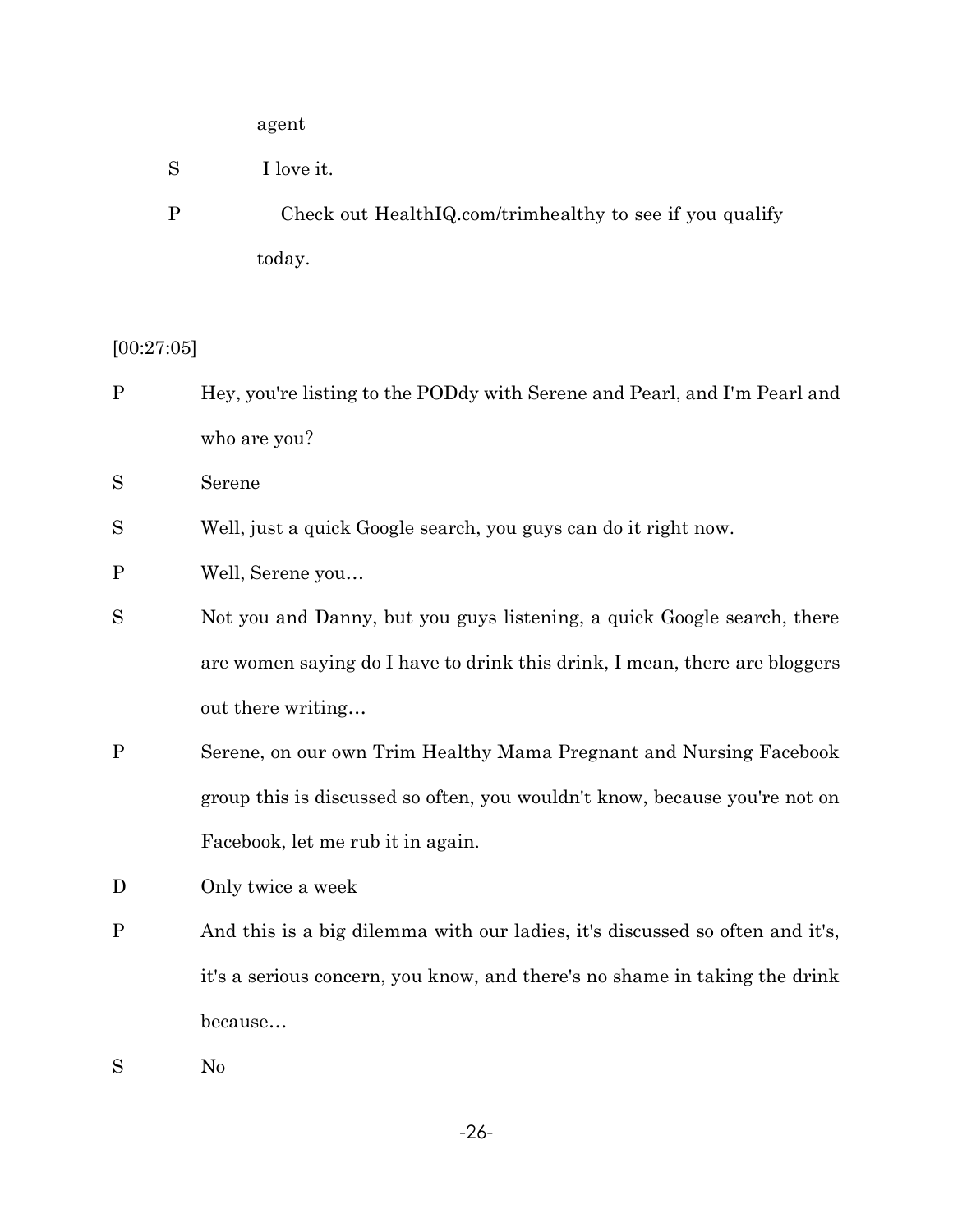P There's no shame, but

- S And if your husband wants you to take the drink or if you're a Pearl personality, go ahead and take the drink
- P No, but I would rather, I would rather find a place at the beginning that didn't force me to do that, but if I came to that crossroads, like you were at… We're just different people, you know, but I knew for you.
- S But if you're a me, hey, people, I mean, you can find somebody out there willing to profile.
- P I think it's all going to change, this whole drink thing, I don't, in 10 years' time that's not going to be forced on people, I don't believe, there's too much of voice coming here with women saying I'm not a statistic.
- S Well, even in Europe, they treat the whole Strep B thing completely different.
- P Oh the Strep B thing, yes
- S They treated it completely… And that's another…
- P I had to take antibiotics for that and then my…
- S And then what happens, it wipes out the whole entire microbiome of the birth canal and that's why say that the vaginal births are so much healthier for babies than C-sections, of course we love C-sections, praise the Lord for them, if they save babies and mamas lives, I'm all about it.
- D Sure, there's a time.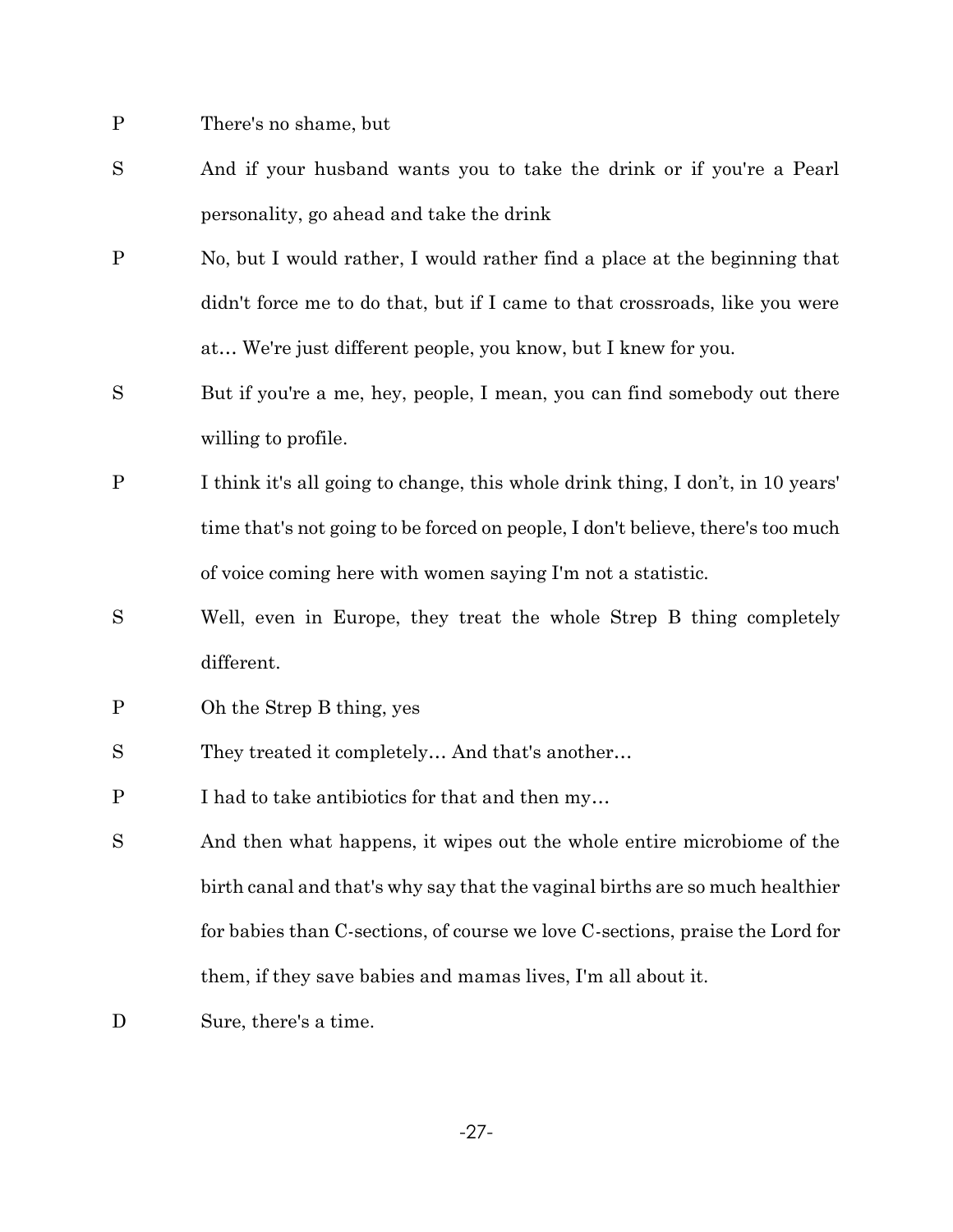S Right there's a time. But if you can vaginally birth, it, the baby receives your whole inner ecology that protects them, actually it gives the foundation of their immune system for childhood. And when you wipe out your microbiome, you're wiping out what they're meant to pass through and receive that biggest gift that you can give your baby.

[00:29:03]

- S And it's only one to two percent of babies ever get affected from Strep B, from women that actually are colonized. So there's a whole thing out there, but that's another deal alright, okay.
- P No Strep B is, for those of you who don't know what we're talking about, Strep B is something that you're tested for and it is so inconclusive, you can be Strep B one day, not Strep B the next day, I know I had this very issue, I wasn't with Meadow and then I was with my second, Bowen, I did take the antibiotics, and Bowen had, well everything in his first year.
- P It was a nightmare, because he wasn't born with that ecology, constant earaches, constant throat, it was, like, antibiotics after antibiotics, because I started, he came through the birth canal on antibiotics because of it, so, I mean, you know, he's a healthy man now, but still, you know, and of course then there's a risk.
- S Well, yes, and then the fact is that a lot of babies that actually do end up with the Strep disease, newborn Strep disease, most, half of it doesn't even come from the Strep of the birth, it's a whole… There's research that you

-28-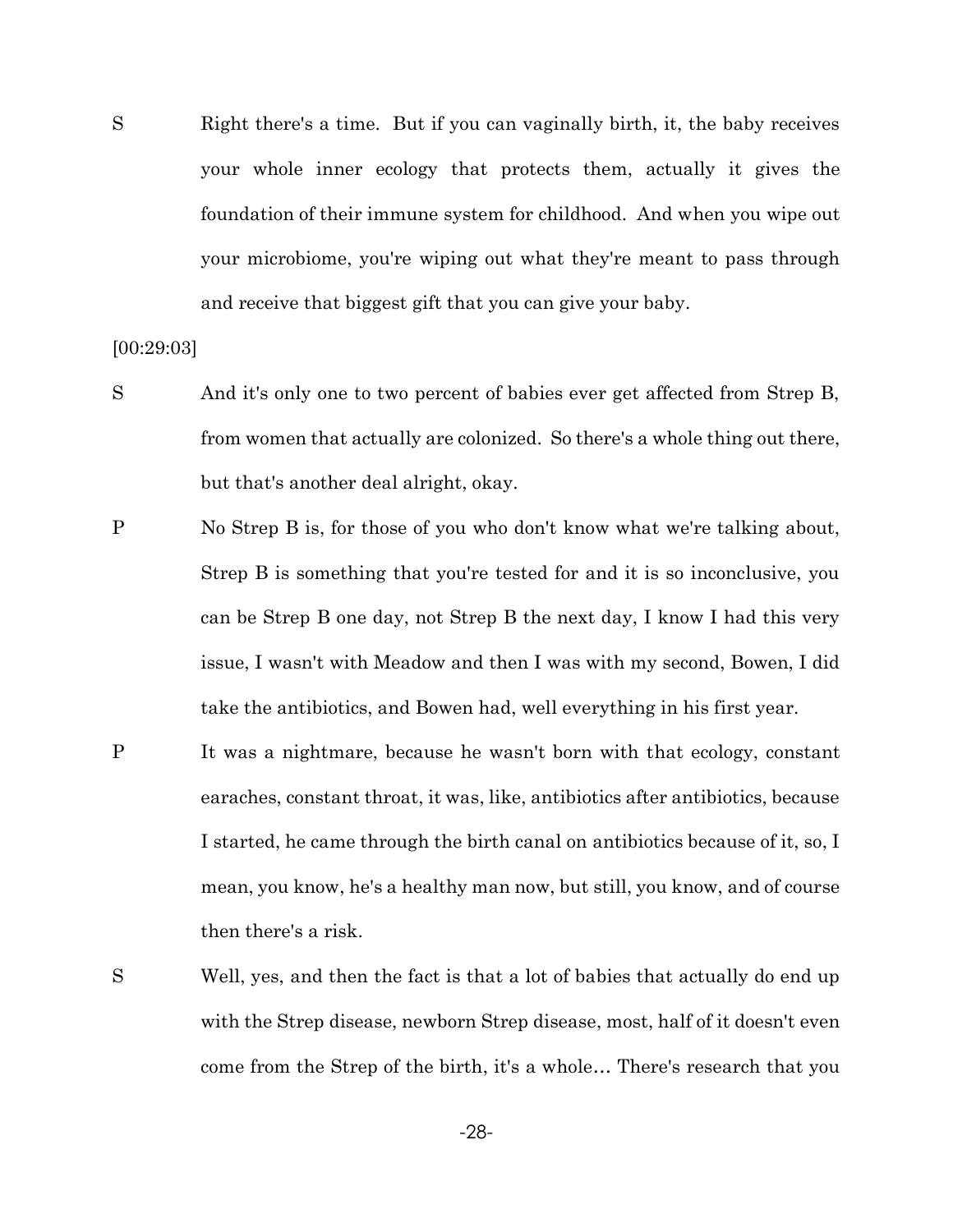can do on it, but I'm declining that too, just so you know. But there's, but I'm not being stupid, I'm living on probiotics, I take probiotics every day, you can do apple cider vinegar washes, all things that you can do.

- P That's what I did with my others, yes.
- S But the fact is that in Europe they treat that very differently than they do here, they don't do antibiotics there, they do a different, they do a wash, which isn't that great either, but at least it's a little bit better than antibiotics
- P Yes, that is interesting. So, anyway, that's where you're at, you're giving birth in a few weeks.
- S A couple of weeks it was, like, okay, where do I have this baby. But don't worry, now you don't have to picture me in the back of some car, you're all safe and
- D Yes, like you did with your first couple. When is the baby due?
- S February 4th, yes February 4th. Yes, so we don't know, just so you know, we don't know if it's a girl or a boy.
- S Oh yes, this is so funny, Serene, I always found out after my first, but Serene, like, has never found out with any of her children, she, no you just, you don't think it's wrong for others to find out but you can't…

# [00:31:21]

- S No I don't think it's wrong, I don't think it's a sin
- D A sin, what, does some out there...?

-29-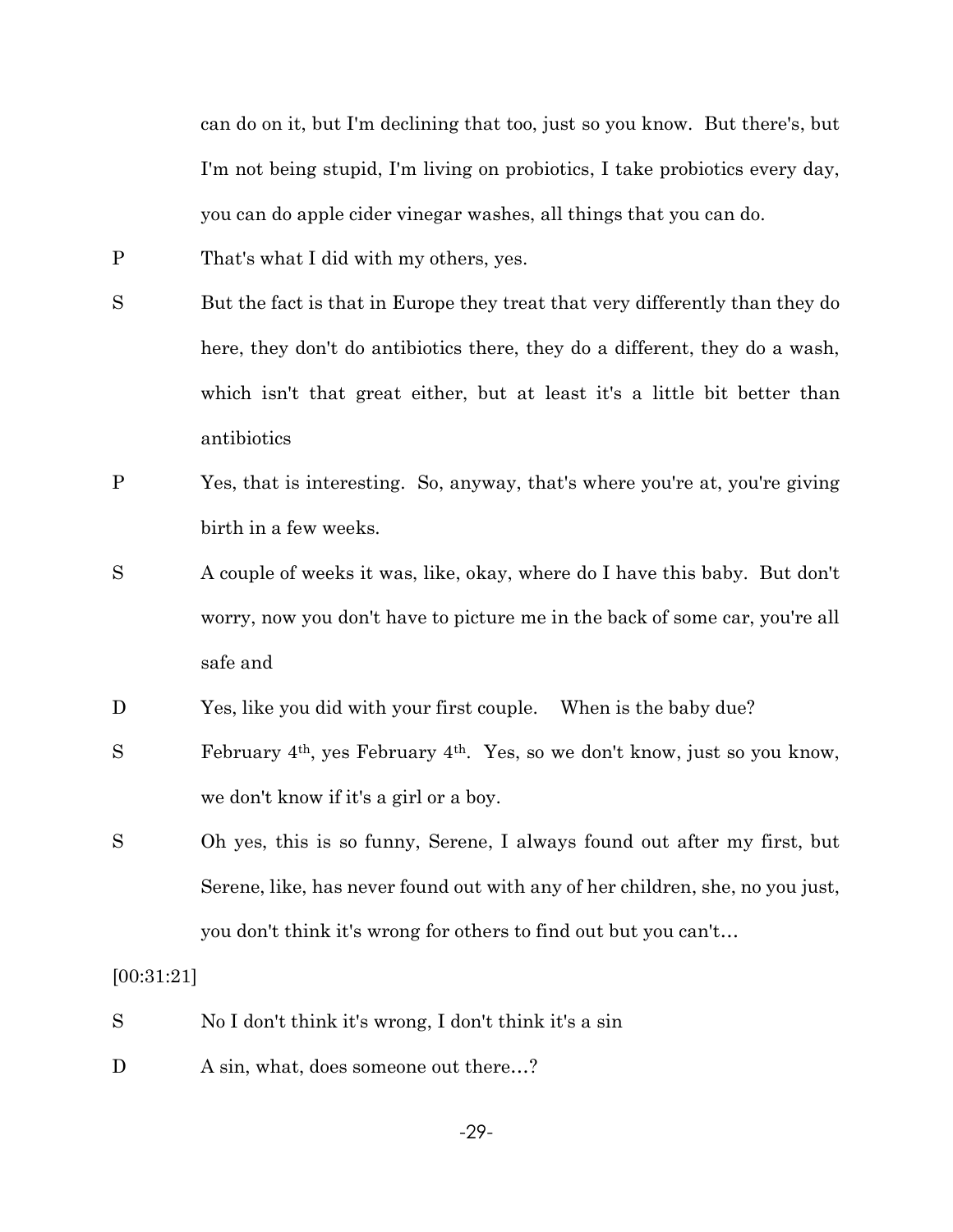| P            | She thinks it's a sin for her.                                               |
|--------------|------------------------------------------------------------------------------|
| D            | Oh                                                                           |
| S            | To me, to me when I, it's not like a moral sin, but when I read in the Bible |
|              | it says, you were formed in secret, I take that                              |
| D            | Okay                                                                         |
| S            | I take that seriously                                                        |
| $\mathbf{P}$ | She secretly thinks it's a sin.                                              |
| S            | No, I don't.                                                                 |
| D            | No, but you see the magic of that.                                           |

- S No, I see, I see the beauty in that; I'm, like, if He's created a beautiful gift for me and He
- D You like the Christmas surprise.
- S I don't want to peek until it's done, right. Yes, but I don't think it's a sin for somebody to find out, I love going to their pink parties and their blue parties and I love being part of it and buying all the wonderful stuff, you know, pre the baby, it's so awesome. But I am… If my husband tries to give me a Christmas gift on the Eve of Christmas I'm like, what are you doing, are you trying to wreck Christmas, like, oh my goodness. I love the surprise and I don't even like the midwife telling me what it is, like, when the baby's born, I'm like, no let me cuddle that baby and then when we finally want to pull it up and have a look, that's icing on the cake.

P Yes so we never can give Serene a baby shower until after she's had the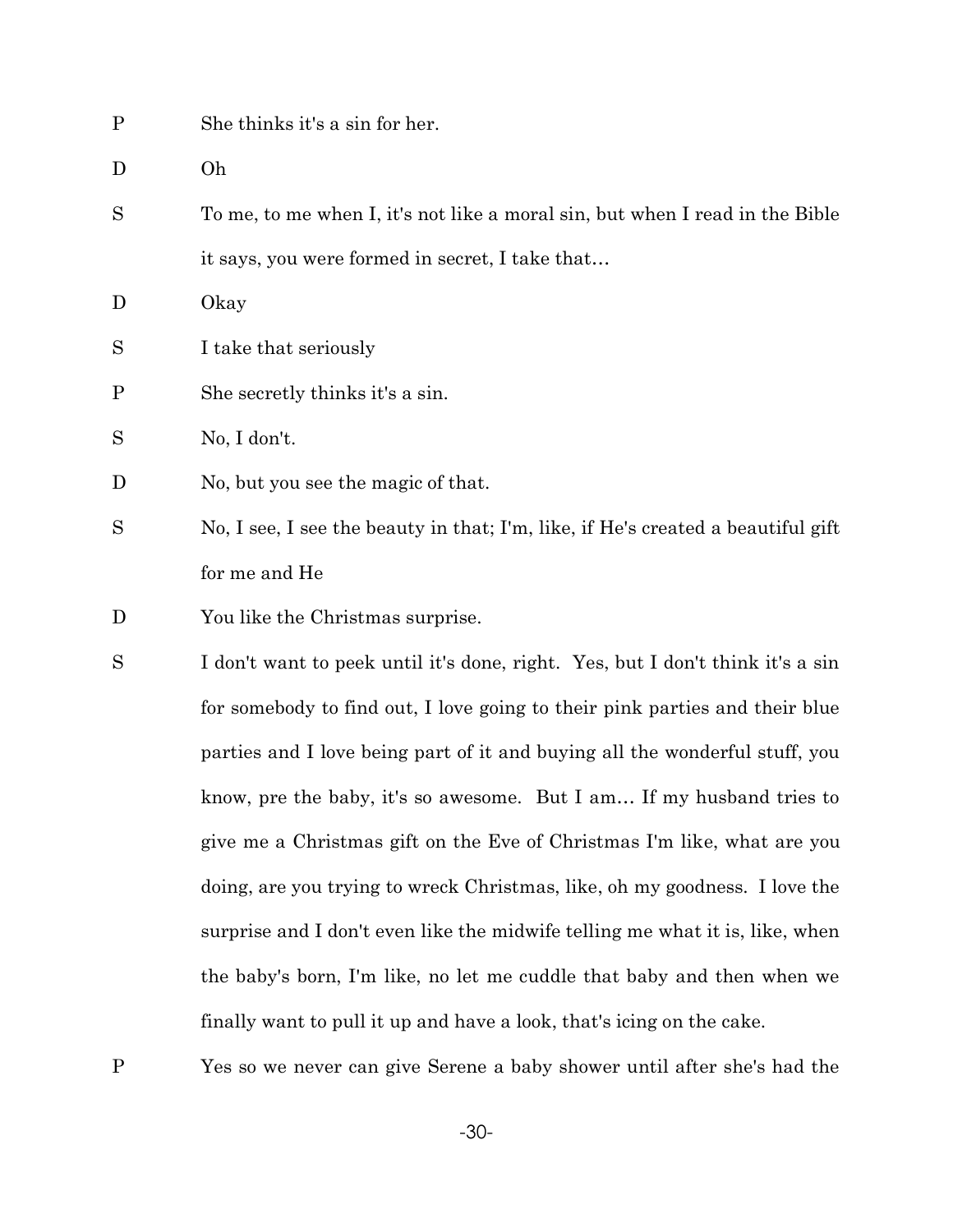baby.

- D Is there not like a gray shower, like a neutral...?
- P So we always do it after she has the baby.
- S Yes, well gray is not that beautiful, getting all gray.
- P There's, sort of, the green shower, but no, we wait, we wait until Serene has the baby and it's, like, one or two weeks old and then we give her a shower just…
- S I've had a few green and yellow showers.
- D And then usually around, with, I know in the Allison family around the age five or six you go ahead and name the child.
- P No, that's... That's our other sister, Vange, one of her babies wasn't named until, like, a year old.
- S He was Beautiful Baby Boy for a year.
- P Beautiful Baby Boy
- D Beautiful Baby Boy, Triple B.
- P Yes, they could not agree or come to a name and they really feel names are important, like, they go into the meaning and it's, it's their, like, almost prophetic thing on their life and so they, they waited.
- D Like the Indians, like Sitting Bull
- P Yes.
- S Oh man, I would have hated Sitting Bull.
- P And what are their names, I mean, we've got to close this PODdy... Vange,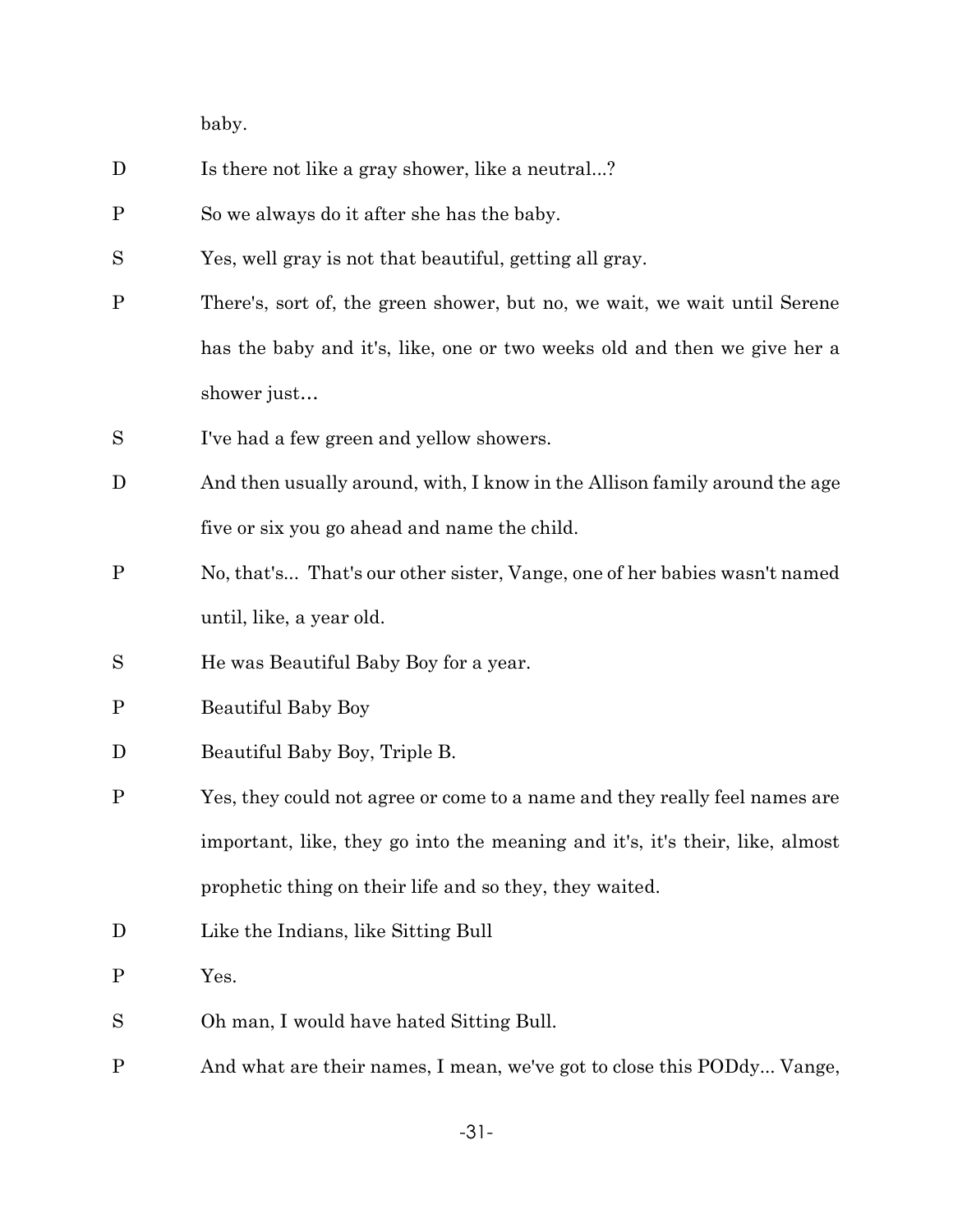our sister Vange, who we're going to bring her on the PODdy sometime, were going to have....

# [00:33:13]

| S            | We just saw her walk past the POD dy window here and Danny actually got       |
|--------------|-------------------------------------------------------------------------------|
|              | fired again for five minutes, but we rehired him, but                         |
| $\mathbf{P}$ | Because he ran down, Dan and Vange, our sister Vange, are like soul           |
|              | brother and sister                                                            |
| S            | He did about 10 cartwheels to get to Vange and she did, like, 5 000 karate    |
|              | kicks and they're like                                                        |
| $\mathbf{P}$ | They are like, my long-lost brother, my long-lost sister.                     |
| S            | The most exalted high-five on the air.                                        |
| $\mathbf{P}$ | We're connecting. Yes but Vange has 10, she has Zadok, she has Shirah,        |
|              | Rashida, Crusoe, and Jira                                                     |
| S            | Tavaria, Sahara, Ecara, Saber, did we miss any                                |
| $\mathbf P$  | What are yours, Serene, including, including the daughters?                   |
| S            | Yes, I have a Selah, a Jaden, an Isaiah, that's kind of boring, sorry, but he |
|              | kept his birth name.                                                          |
| D            | Just plain old Isaiah                                                         |
| [00:34:14]   |                                                                               |
| $\mathbf{P}$ | Oh, Isaiah is not a good book in the Bible, is it?                            |
| S            | No it's a great book, but it's been just done many times since.               |
| $\mathbf P$  | That's the site of Jesus' birth.                                              |

-32-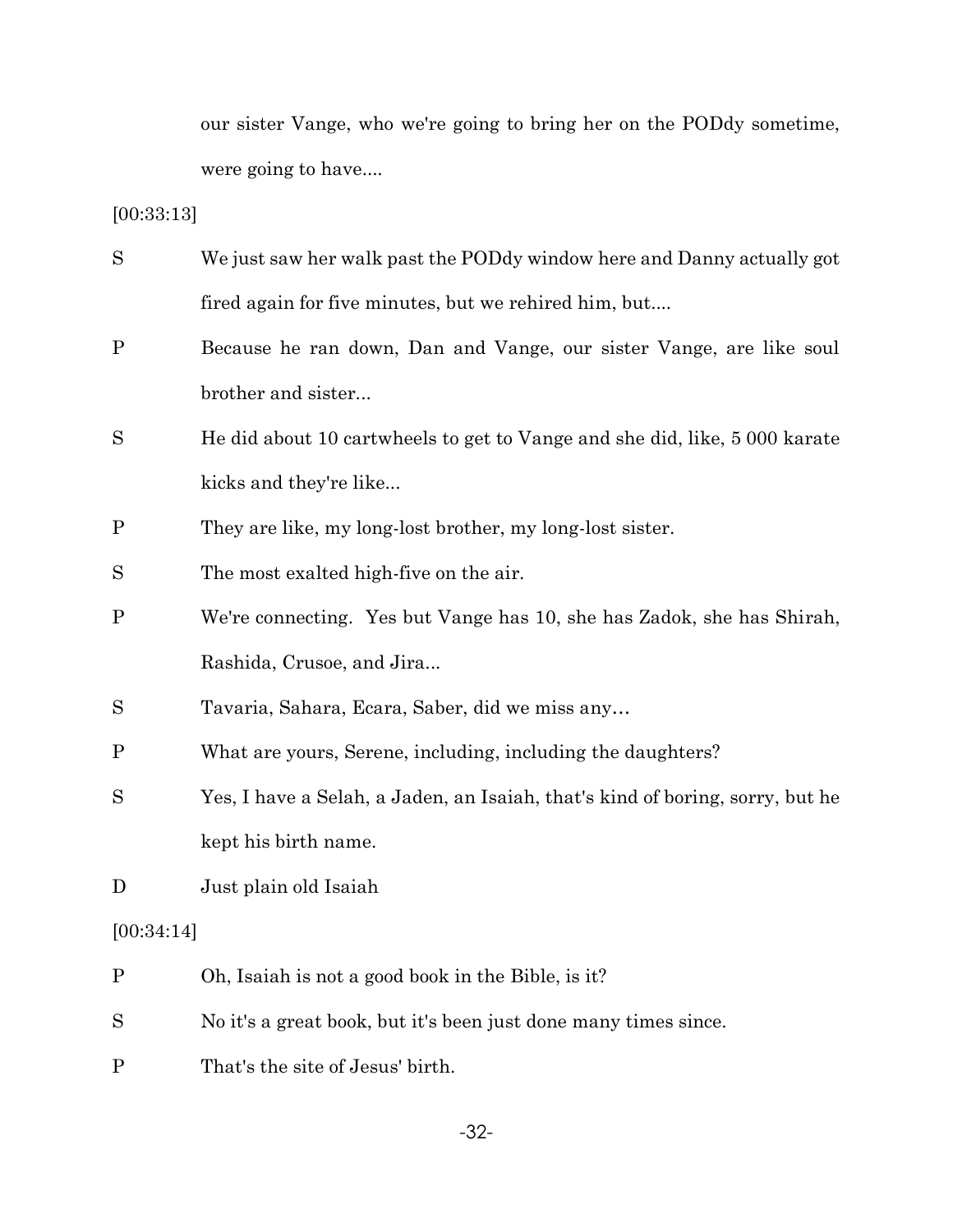- S I love it, it's a beautiful name.
- P Too common for you, okay.
- S If I've heard it before I can't do it. We've got an Arden, a Cherish, a Chalice, a Cedar, and a Vision and…
- P Keep your mouth close by the microphone please.
- S I'm doing my head like a little…
- P You're dancing a little.
- D You're getting excited.
- S A Vision and a Gedi (Engedi), a Shepherd, a Breeze, a Haven, a Remnant and now…
- P Oh, you have the name picked out.
- D You've got the name?
- S Just know we've got a Chinese twist to this name.
- P Oh, because it was conceived in China, no you found out in China.
- S We found out in China. Don't talk about conception on the PODdy.
- P Hey, we've talked...
- S We talked about underwear now conception.
- P We talked about conception before, and more.
- S People are prepared, they click, they read they read the Foxy Mama, there's no preparation.
- P That's true. Are you going to let everyone know the name that you picked out now?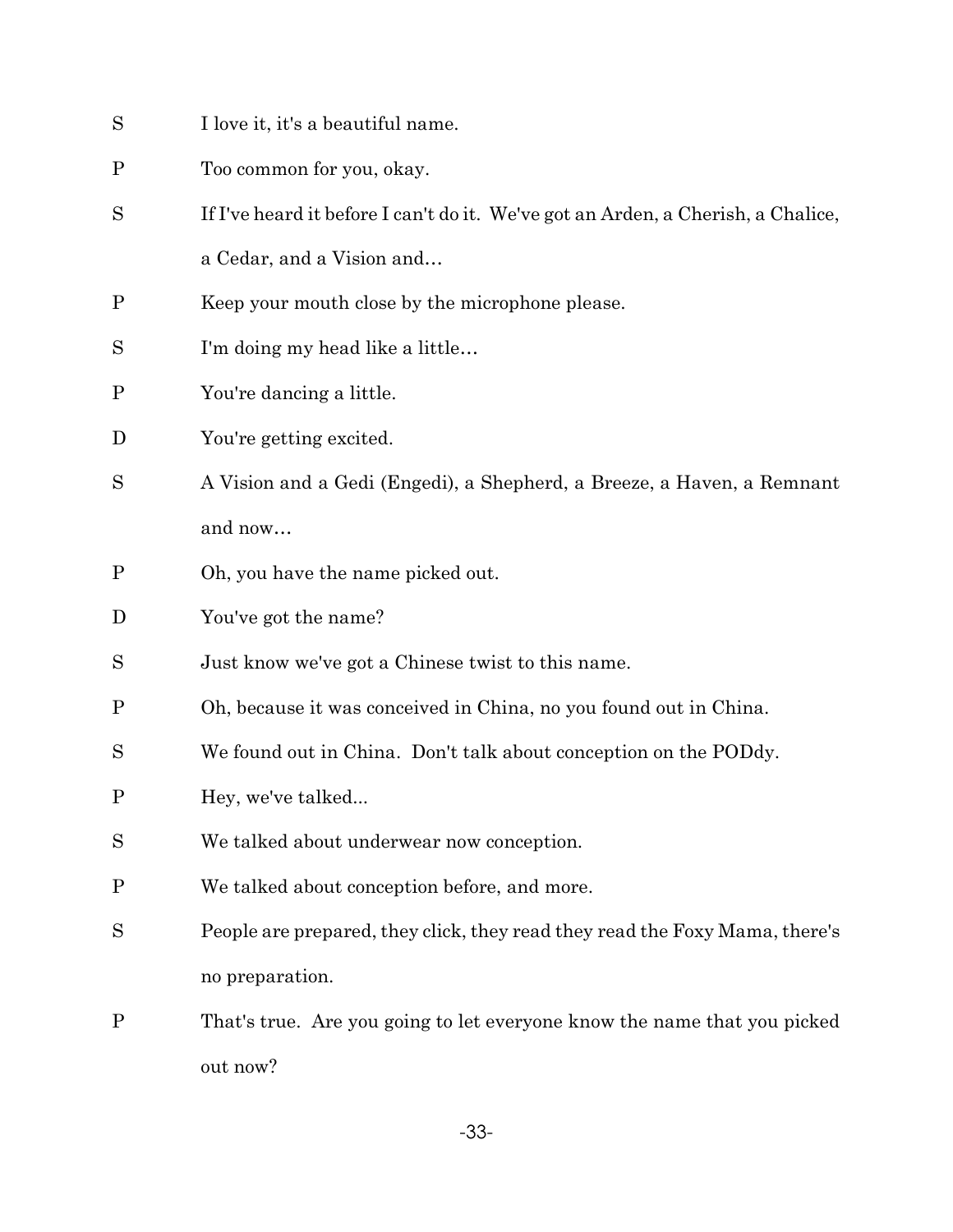S I'm having them wait I think, Pearl, but just to let them know that it's got a Chinese ring.

D Nice

- P A Chinese ring, because you found out in China?
- S Because I don't really have the boy's name all the way, kind of, I love the girls' names. Yes we might have a few fights, you know, yet to do, to solve the boy's.
- P Okay, so were good. Hey people might want to know my boring names of my children, if they're not too boring.
- S Please, tell them, they're not boring, I love them.

P So do I.

- S Yes, they're beautiful.
- P Meadow
- S I love that.
- P We were going to call Meadow, my oldest daughter, Willow, I loved the name Willow.
- D Yes love Willow.
- P And then Charlie said, well she might get called Weeping Willow, he said, what about Meadow, I'm like, oh I love, and she had been such a meadow, she lives in a whimsical world of, of… Yes. Then Bowen and Bowen is a family name, my Mom's maiden name is Bowen. And then Rocklin, after my brother, we call him Rocky, of course, and then Noble…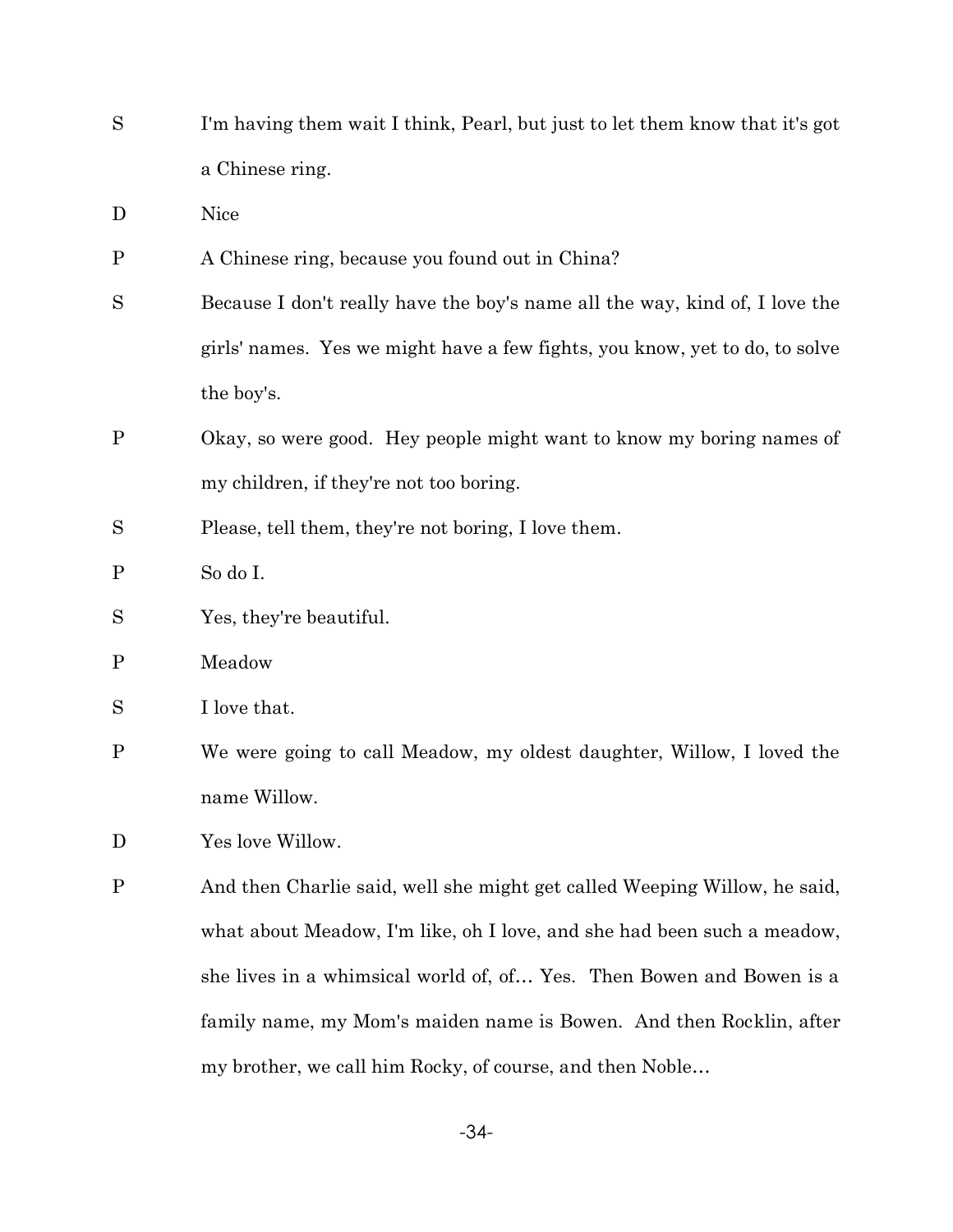# [00:36:00]

S I love Noble.

- P And Autumn, and Autumn is common these days, when we did it we're like, that's not that common, but Autumn Rose is. Danny, come on with your names.
- S Come on Dan.
- D Yes,. I went really out there too, Banjo, Wingspan, Snowflake and Apricot Juice.
- S I love it man, you're the best.
- D Those are my four kids. Okay, no it's not, just...
- P You want to just fit in with Serene, hey they just heard Serene's names, no one's batting an eye, they're, like, okay this is a cult.
- S Yes, but listen, when Remnant was, when we first announced Remnant, well I didn't announce it because I'm not on social media, but I was in the hospital and Pearl…

P I announced it.

[00:36:23]

- S Pearl said, oh here, I'll send you over some of these, you know, congratulations, right.
- P Yes, and Serene almost cried, because people were like, Remnant, what's that, a leftover piece of carpet. Why has she named her child, why has she named her baby Remnant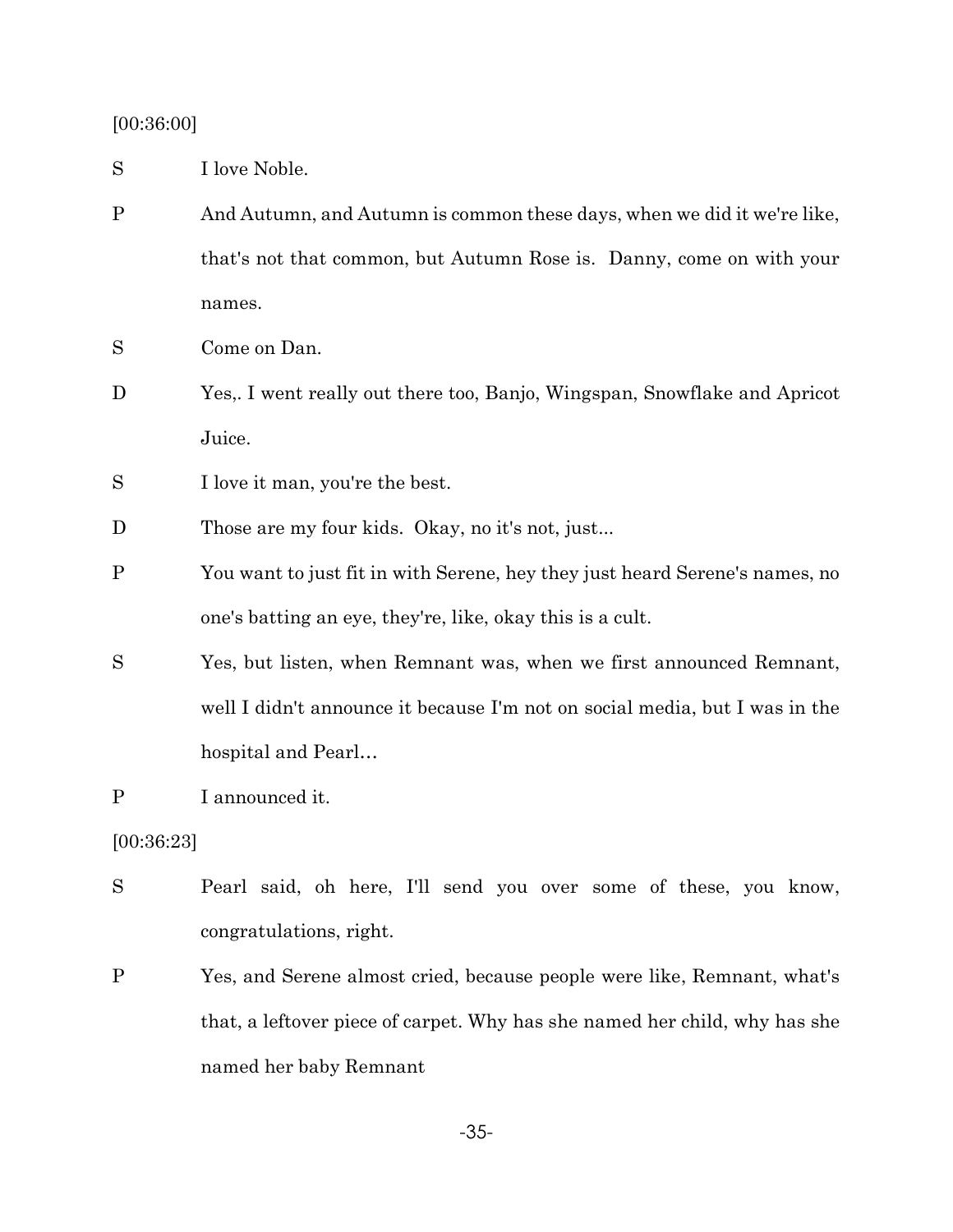- D Remnant
- P Yes, we did a big Facebook post about it on the main group, now the ladies in the private groups obviously say this...
- S They were lovely.
- P But on the public fan page, you know, we showed the babe, the new picture of the baby, Remnant, introducing Remnant, and, listen, there were so many, like, yes why would you name the baby after a left over piece of carpet.
- S And I've got all the hormones, you know, post birth, I was just like....
- P And she was crying, she was, like, why did you send this to me, I'm like, I thought you might want to see the good ones, right.
- D Oh my goodness
- S But we call him Remmie, but it…
- P Say your names.
- D Okay, so the real names are Daniel and David...
- S Oh man, those are rare, they're awesome.
- D Yes, and no one's ever heard of such creativity.
- S Good Bible names though, good men of the Bible.
- D Scarlet
- S I love Scarlet.
- P Oh, I love Scarlet, and she's such a Scarlet.
- D She is a Scarlet, and Ainsley.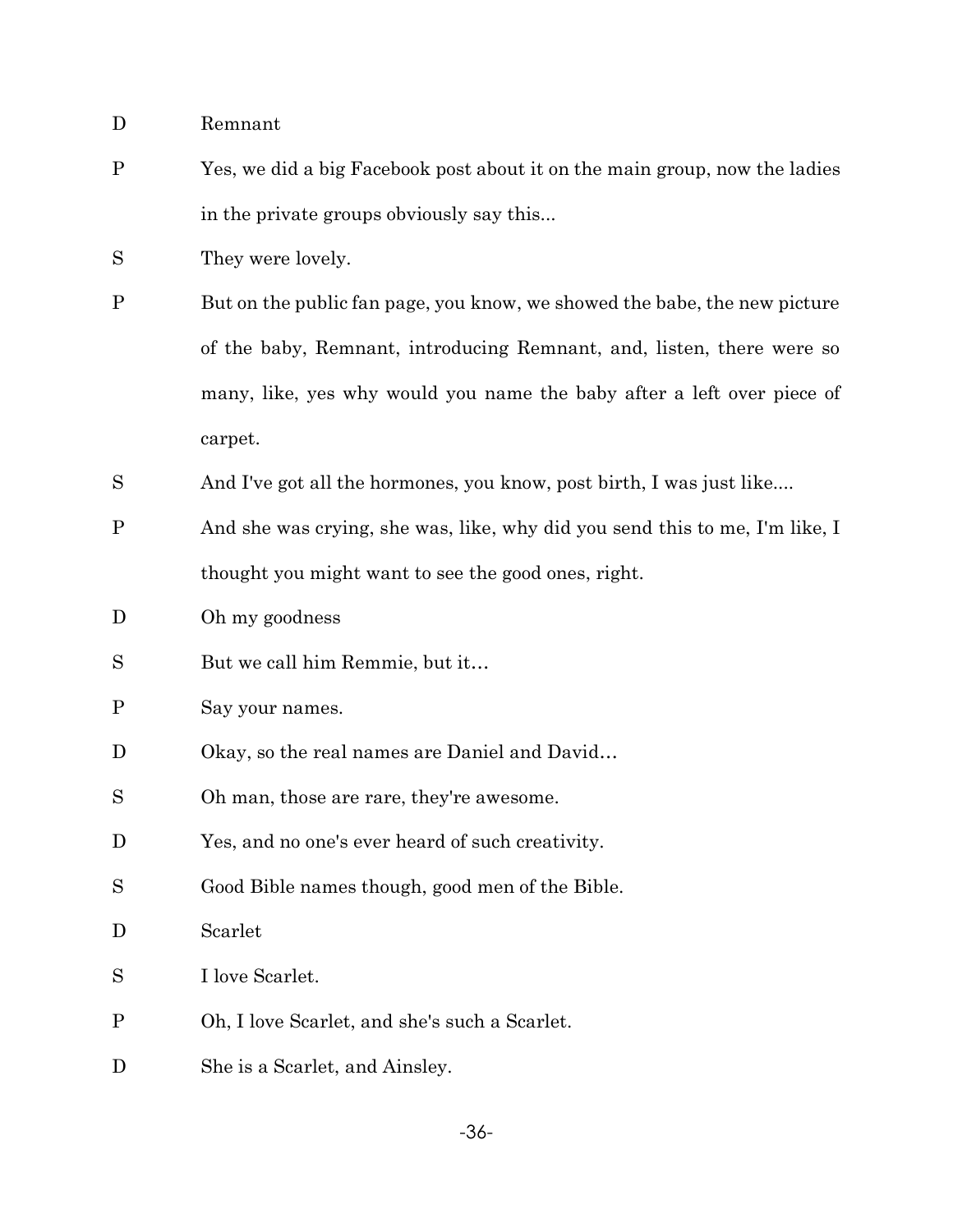- S I love it
- P Your girl names are a little more different than your boy names.
- D Because my wife chose those, I asked her.
- P Okay, well she did better.
- D She did way better, I was conservative.
- S Because those girl names are exotic, man. Pearl used to have this naming thing; I hope you don't me saying this Pearl, but you used to imagine, for the girls you used to imagine them walking into a room and a prospective gentleman would ask, in her imagination, what is your name. And she'd be, like, my name is Meadow, and that felt right with her, but...
- P I had to picture that.
- S My name is Nelly-Anne, oh it didn't work for her, right, it had to have that…
- D Sorry Nelly-Annes out there
- P Sorry Nelly-Anne
- S Yes sorry, sorry, a wonderful name
- P Hey, but for all that, we're going to close now, but when we make Serene's announce book, announcement on Facebook, okay, be kind, she's going to read it, she's going to be hormonal, don't make her cry, because it's going to be strange, just a heads up.
- D Because I will find you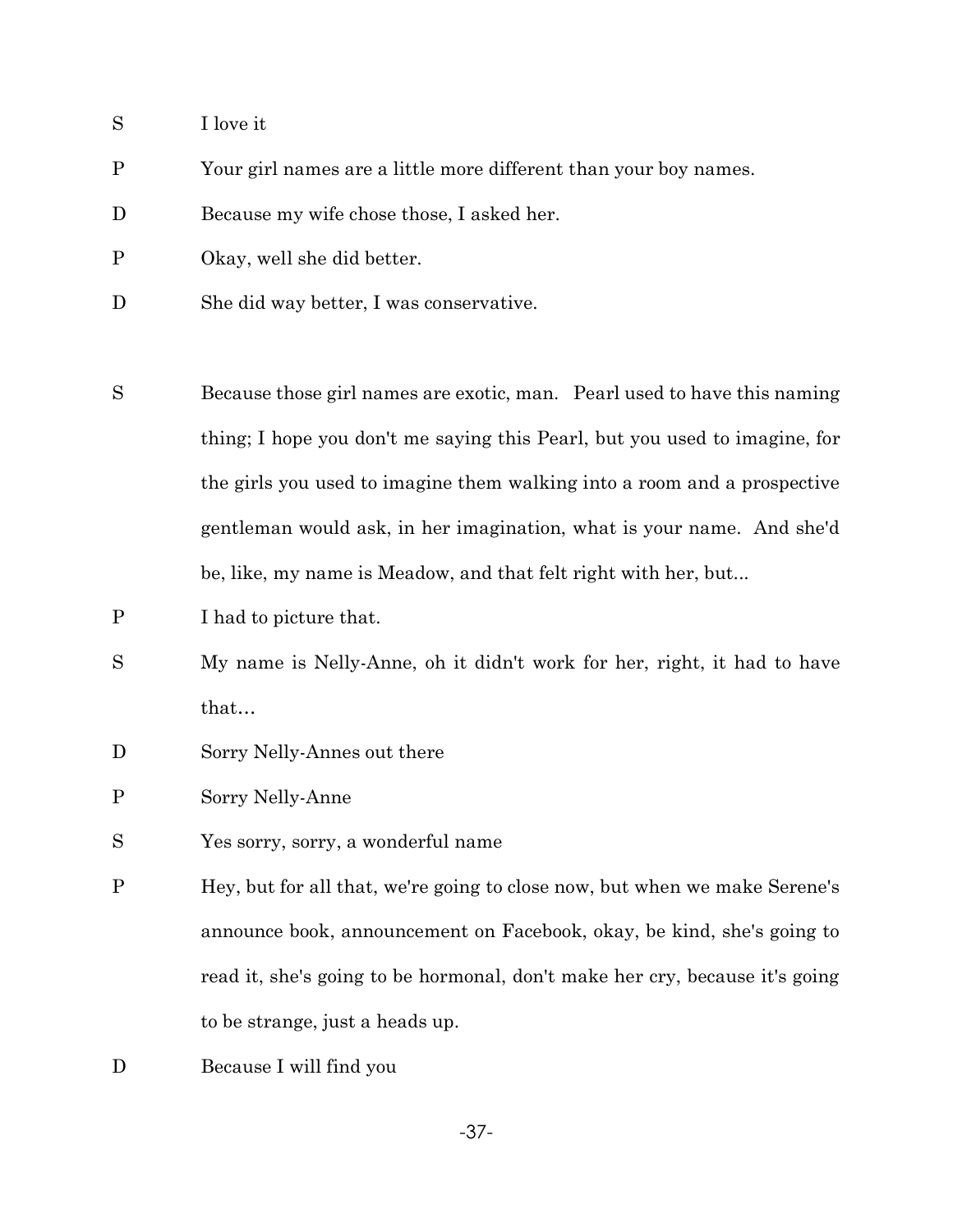S It's going to be strange, it's really going to be strange, it's going to be good and strange.

# [00:38:15]

Hey Mama's, do you have a question for Serene and Pearl, send your e-mail to [support@trimhealthymama.com.](mailto:support@trimhealthymama.com)

- D Kind of a unique question for you, Chris, who, kind of, feels like some of her decisions have maybe damaged her body and she's really hoping to recover from that. She writes in, I made a huge mistake on a diet before THM, I did an HCG diet and lost 40 pounds in four months and then started THM. I've never struggled to lose weight, but in almost a year of THM I've lost only 20 pounds and have at least 30 more to go. I do have a cautionary tale that fast weight loss is not better. My question is though, is my metabolism ever going to heal?
- S Yes, it will.
- D I'll go months and not lose an ounce, I've lost inches but it's still so much slower than I used to lose. I do the Workins and see a change with that; so I'm hoping the inches continue to go. I believe in the science and I have seen enough progress that I won't stop until I'm at goal. But I just wonder if this will be struggle forever.
- P Wow, you know what I want to do a happy dance for you, for those 20 pounds that you have lost.
- S I know.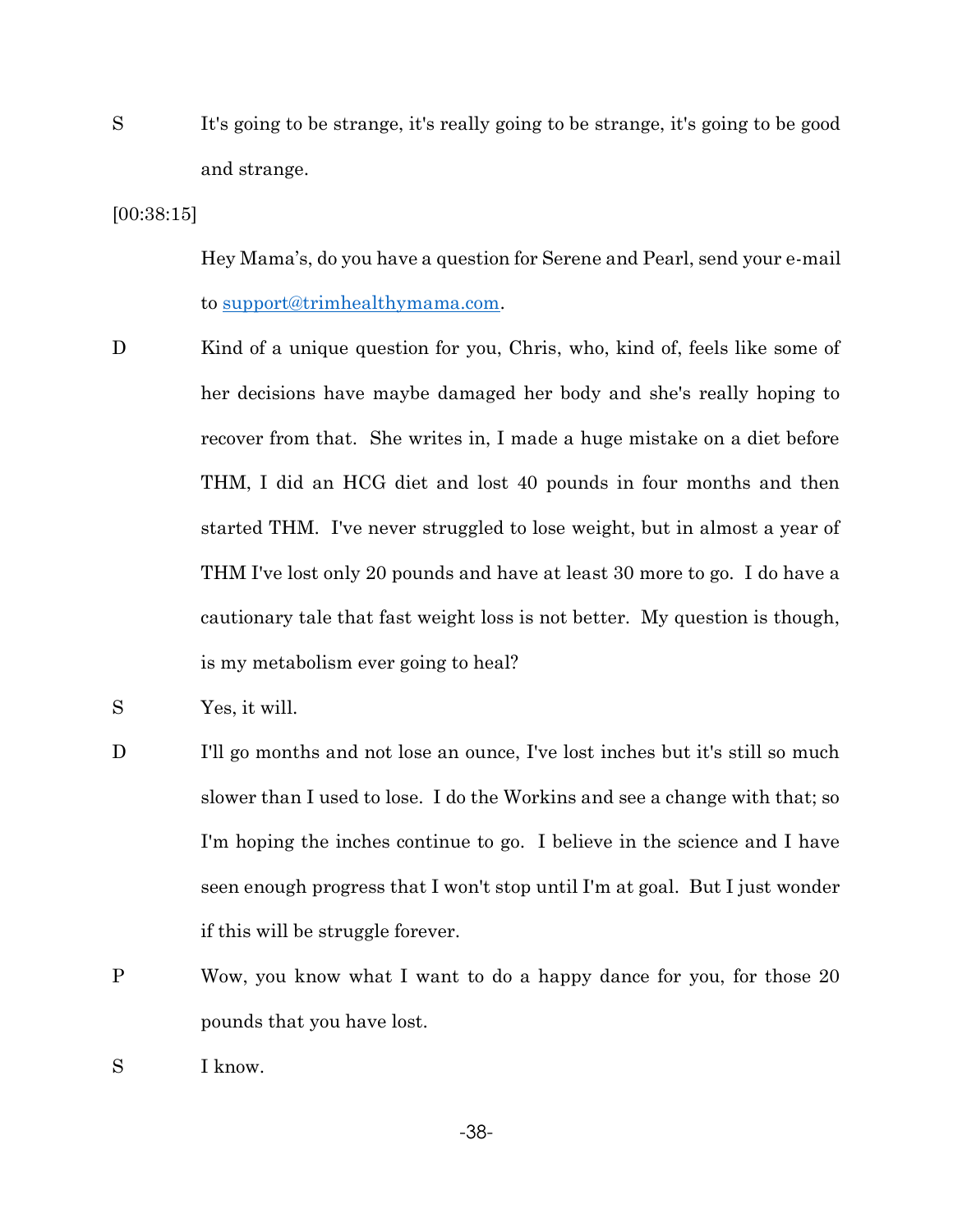- P Oh my goodness, go you.
- S That is so fantastic.
- P Because do-ins…
- S And the inches too, that is still going.
- P Absolutely, because extreme diets sometimes can mess you up so that you won't lose at all for who knows how long. And 20 pounds is absolutely fantastic in a year, and the inches.
- S Great
- P When you do something extreme like that it's very hard on your hormone profile and not everyone will be able to lose after that, some people can rebound back and they'll be fine, but we're all unique and for some it's just very terribly hard on their hormones. I would definitely encourage you to go get a hormone panel now, because when you go on an extreme diet that lowers both carbs and fats, sometimes your thyroid and adrenals can be affected too, so we don't know from your question whether you have an inactive thyroid now, and maybe go and get that tested, I encourage you to get Free T3 tested, which is the active thyroid hormone. See where you're at and, you know, some supplementations and some natural thyroid hormones could help you. But even if it's not your thyroid just hang in there like you're doing, it's fantastic.
- 

S Yes, and as you nourish your body and, you know, choose to do THM and continue as you're trying to reach goal, just doing it for your health even,

-39-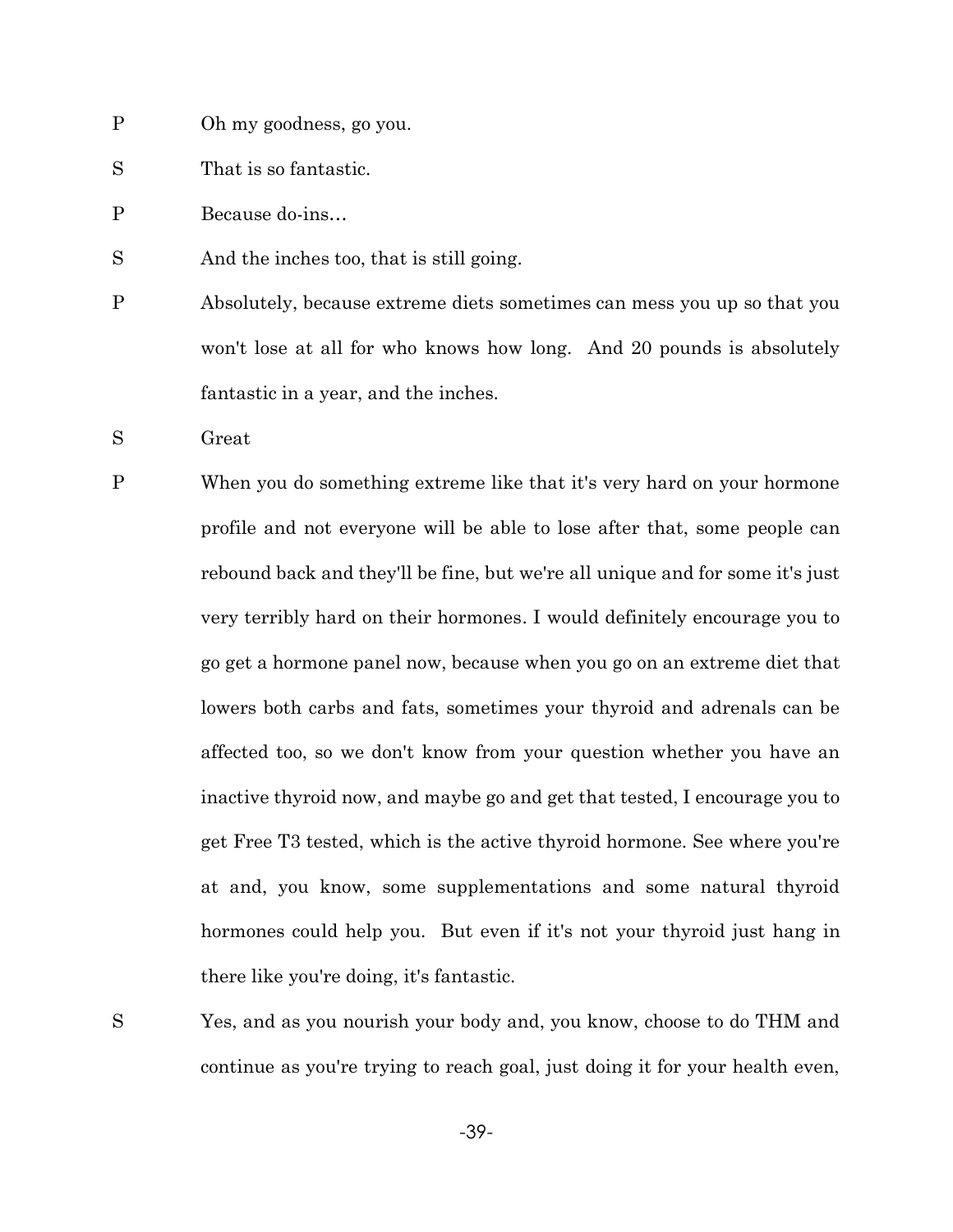you know, that's just going to nourish your body and nourish those adrenals and thyroid back to health so that the weight loss hopefully, preferably, will start to speed up in time.

- P Yes, and just a couple of little tips, keep those lots and lots of leafy greens in there and then…
- S And some people that come from HCG even gain at first.

P They do.

S Oh I know, I've seen nearly...

- P The fact that she kept on losing it just a little bit here and there is really great.
- S Yes it's beautiful.
- P But I would say, little tips, keep lots of leafy greens in your diet, don't drench them all with your heavy dressings all the time, just a little vinegar and oil on them. Some good carbs, don't forget about those, don't stay in S Land.
- S Yes, sweet potatoes
- P I'm sure, it sounds like you really know what you you're doing on plan, I'm sure you're doing all these things, but...
- S I'm glad you're having fun with the Workins
- P Yes.
- S Well, we're going to do a Crazy Dance for you because we really feel like those 20 pounds; they do need to be celebrated.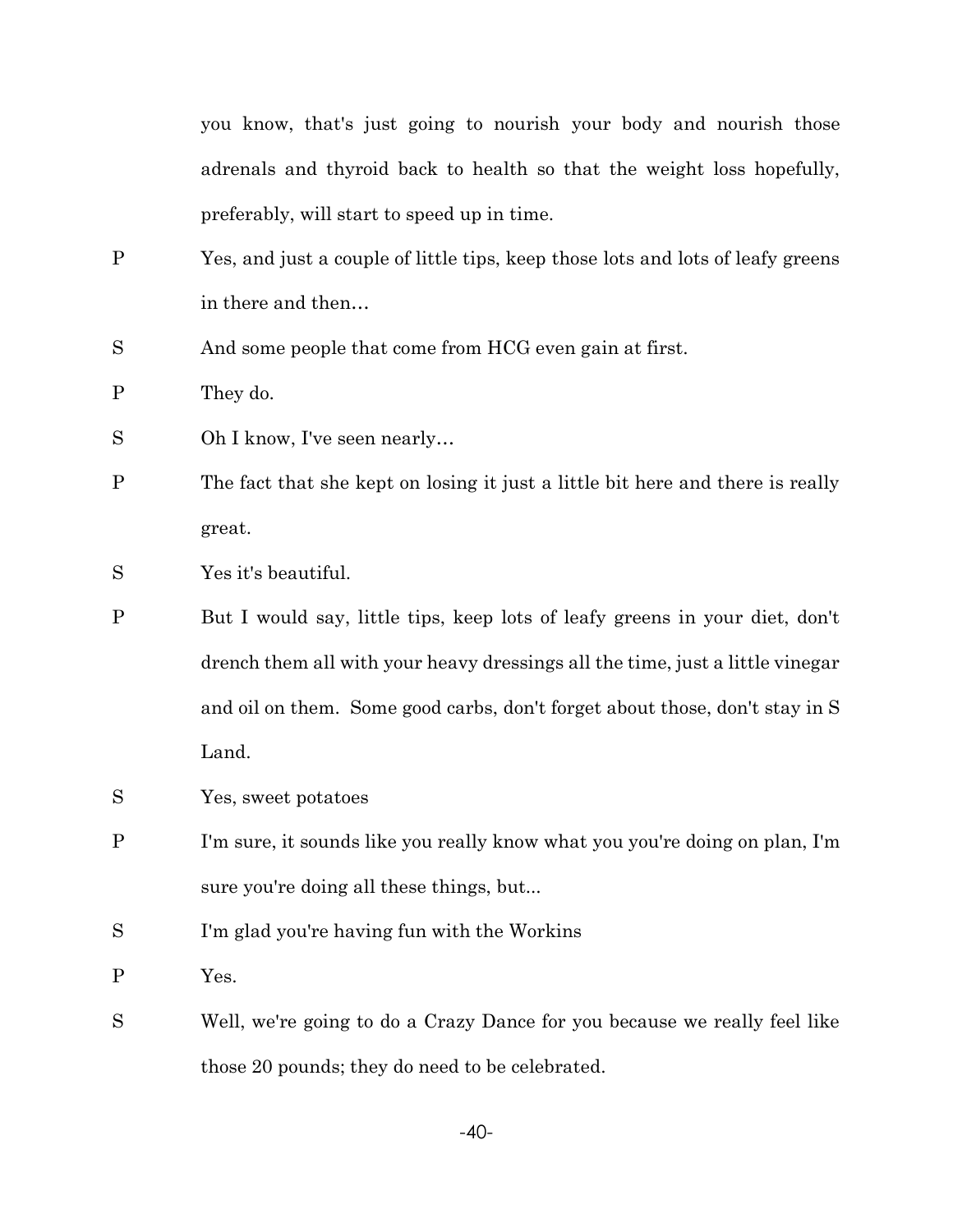| $\mathbf P$  | And like Serene said in another podcast, hey, you've got 10 years to lose     |
|--------------|-------------------------------------------------------------------------------|
|              | those next 20 or 30, 15, it doesn't matter, as long as you are heading in the |
|              | right direction, you're doing awesome.                                        |
| [00:41:49]   |                                                                               |
|              | Trim Healthy Mama Product News and Notes                                      |
| $\mathbf P$  | Hey Serene, I want to talk about our original pure stevia extract sweetener   |
|              | today.                                                                        |
| S            | You mean our little baby?                                                     |
| $\mathbf{P}$ | Yes, this is what we started off with, and it's original and it's economical. |
| S            | Yes it is, actually Pearl, it's the sweetener, that's the one I use, my girls |
| $\mathbf P$  | Well, you would use                                                           |
| S            | My girls do a little bit baking.                                              |
| $\mathbf P$  | You're baking, our family, we do bake for our family, but with Gentle Sweet   |
|              | it's easier for baking, but I think people forget about that pure stevia      |
|              | extract that's just, it's so inexpensive, it's less expensive                 |
| S            | If I'm making a drink or a smoothie I only use the doonks of stevia.          |
| $\mathbf P$  | Yes, and that's what I want people to know, if you're making an all day       |
|              | sipper like Good Girl Moonshine or you're making just lemon water or          |
|              | you're making teas                                                            |
| S            | Or a smoothie                                                                 |
| PЕ           | A smoothie, it works so perfectly and it lends itself to drinks and it will   |

save your budget.

-41-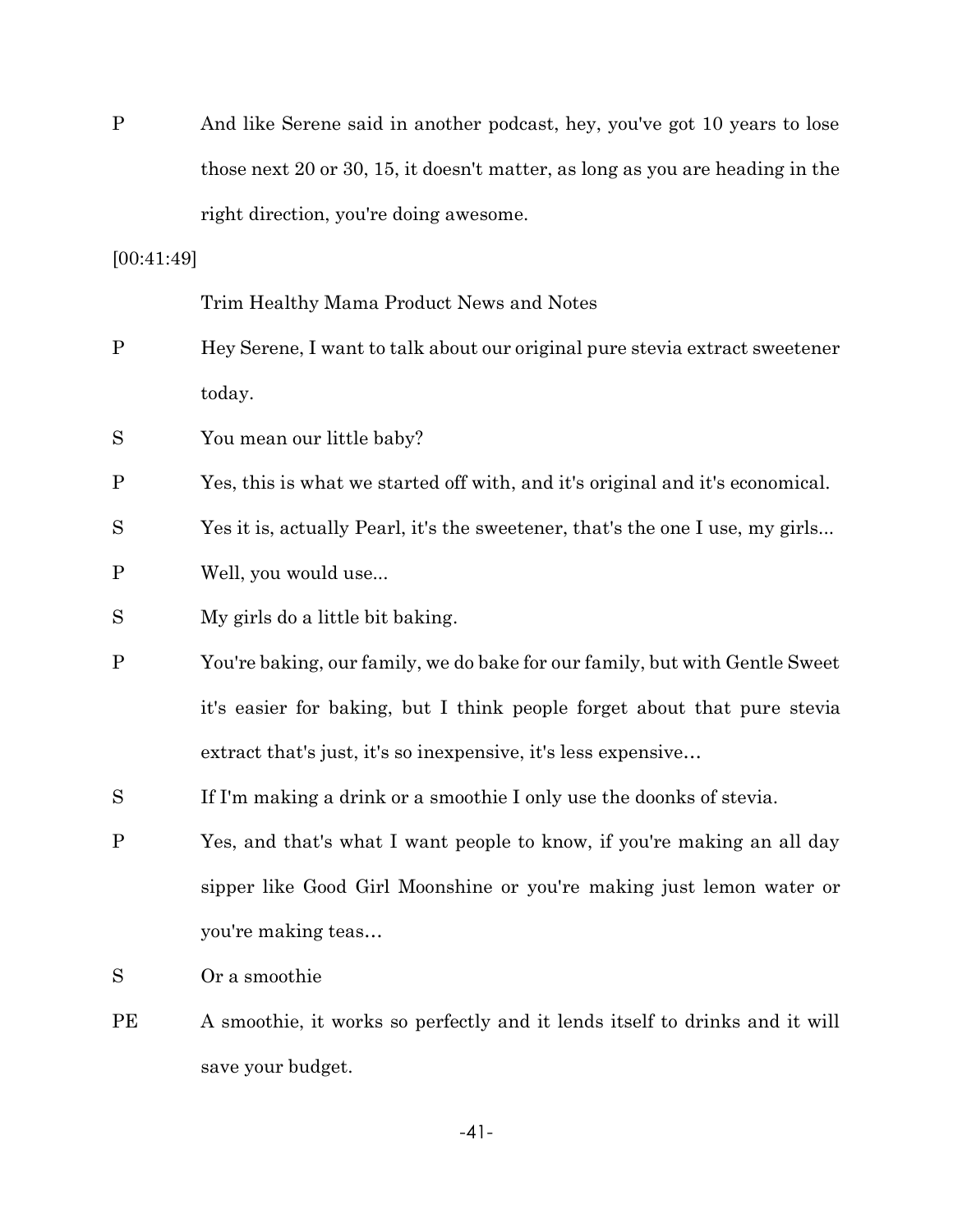- S It will.
- P Because it's cheaper than honey
- S So we're not doing it to try and make a buck ourselves, because we would be saying, hey, buy Gentle Sweet.
- P We would. Because a little goes such a long way, that's why you have that tiny little spoon in there which Serene calls the doonk. It's just one 32nd of a teaspoon and you only need one or two doonks to sweeten…
- P Yes, and you did an awful You Tube about it, why do you bring that up? Okay yes, cool it Serene, I want to talk about stevia, I also want to talk about the purity of stevia though, it's so important, you know, people think stevia, it's artificial, no it's not, it's grown as leaves in…
- S I tell you what, I'm a purist and I sent my husband over to the organic farm where they grow our stevia, he has been over there three times, where Pearl and I are going in about two weeks.
- P In two weeks we're going.

## [00:43:32]

S So this is a personal, you know, friendship here between the farms and us, it's not like we don't know our stevia actually comes from. But anyway, I sent him over the first time, I said check out this process, because I'm going to be partaking and I've got a high super psycho standard, I'm pleased, I'm pleased, it's a process just like making vanilla extract.

-42-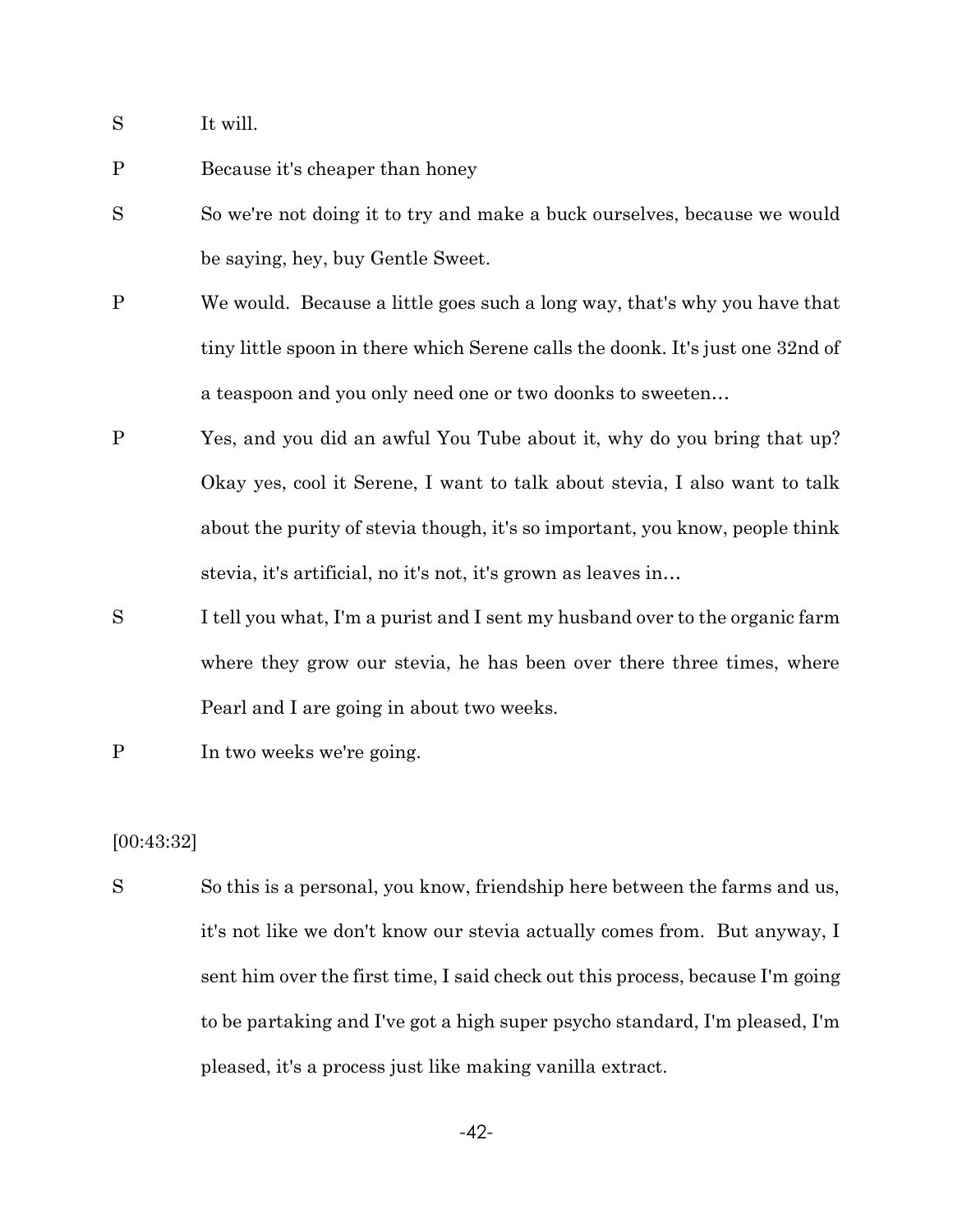- P We know every step in this process, but the fact is, we've had multiple opportunities to buy much cheaper stevia sweetener, I don't want to boohoo other companies, we say all stevia is on plan and a lot people buy it from grocery stores, that's fine, if that's what you do, you can afford it, but I do want you to know that most stevia sweeteners on the market have been processed in a way that uses Maltodextrin , it doesn't list Maltodextrin on the package. It's called enzyme modified stevia, we've had multiple opportunities to purchase that and sell it to you.
- S We could probably have lived in now not a trailer home.
- P Yes, we could have had our dream homes built already. But no, we refused to do that because it's just, it's much more harshly processed and so we do a water process, so we just need in our hearts.
- S We don't make much of a, you know, much of a profit on it, but we don't care that much.
- P We don't, but we need it in our hearts to really be cool with this process.
- S Yes, and that's why we call it pure stevia extract, because it's the purest on the market.
- P So we don't want, we just don't want you ladies to forget about this, because it's really going to help your budget. And here's a quick tip, I know we've got to go, Mr. John Producer, if you want to use Gentle Sweet for your baking, that's awesome, but you can, if you want to save your budget, use some Gentle Sweet and then get out your dunks of stevia and add a little

-43-